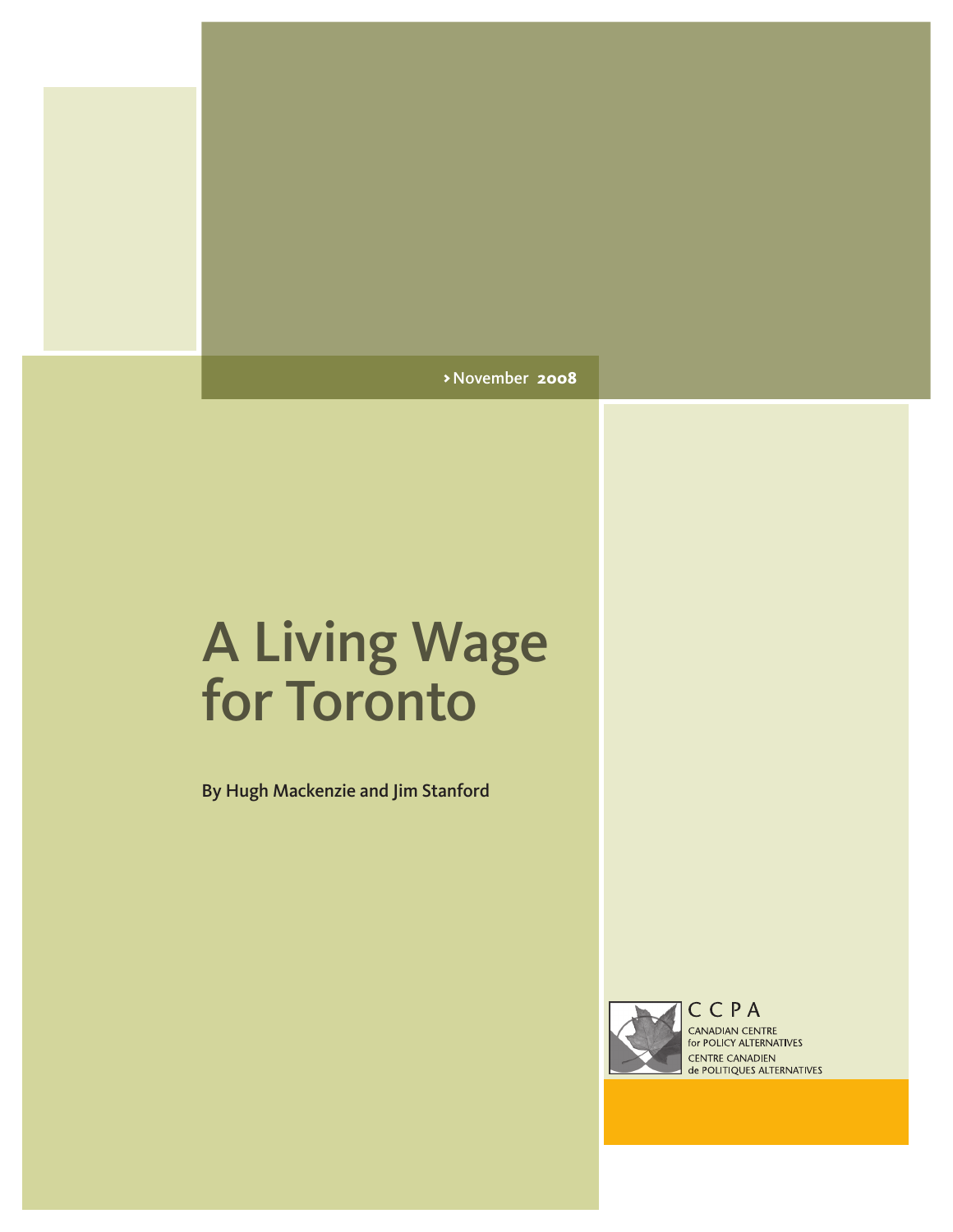

Please make a donation... Help us continue to offer our publications free online.

We make most of our publications available free on our website. Making a donation or taking out a membership will help us continue to provide people with access to our ideas and research free of charge. You can make a donation or become a member on-line at www.policyalternatives.ca. Or you can contact the National office at 613-563-1341 for more information. Suggested donation for this publication: \$10 or what you can afford.

#### **isbn 978-1-897569-19-1**

This report is available free of charge from the CCPA website at **www.policyalternatives.ca**. Printed copies may be ordered through the National Office for a \$10 fee.

410-75 Albert Street, Ottawa, on k1p 5e7

tel 613-563-1341 fax 613-233-1458 email ccpa@policyalternatives.ca www.policyalternatives.ca

 $\frac{CAW}{CTTANA}$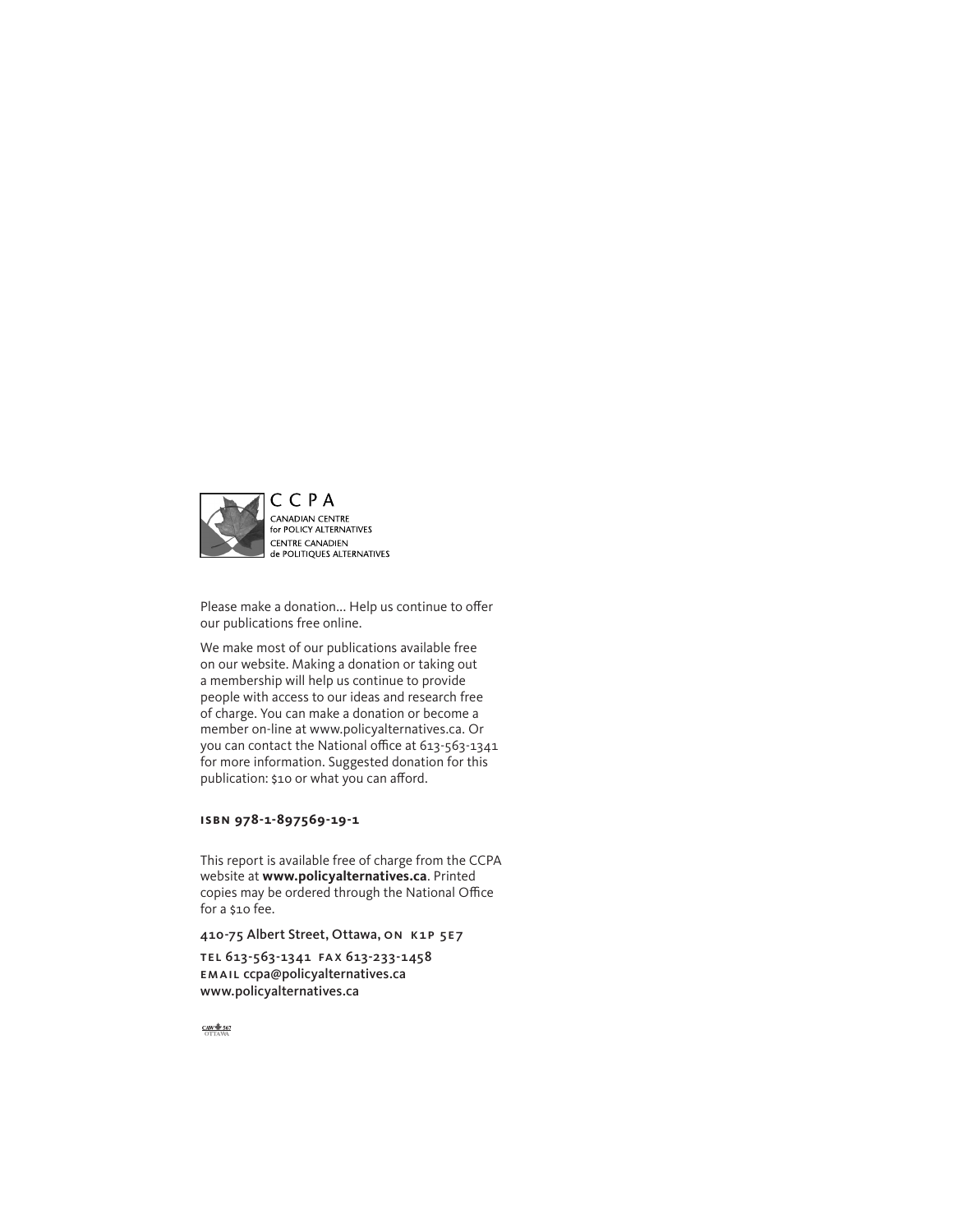- [Introduction and Acknowledgements](#page-4-0)
- [Executive Summary](#page-6-0)
- [11](#page-10-0) Estimating a Living Wage for Toronto
- [Discussion](#page-18-0)
- [Appendix A](#page-20-0)
- [Appendix B](#page-22-0)
- [Sources and Resources](#page-24-0)
- [Notes](#page-26-0)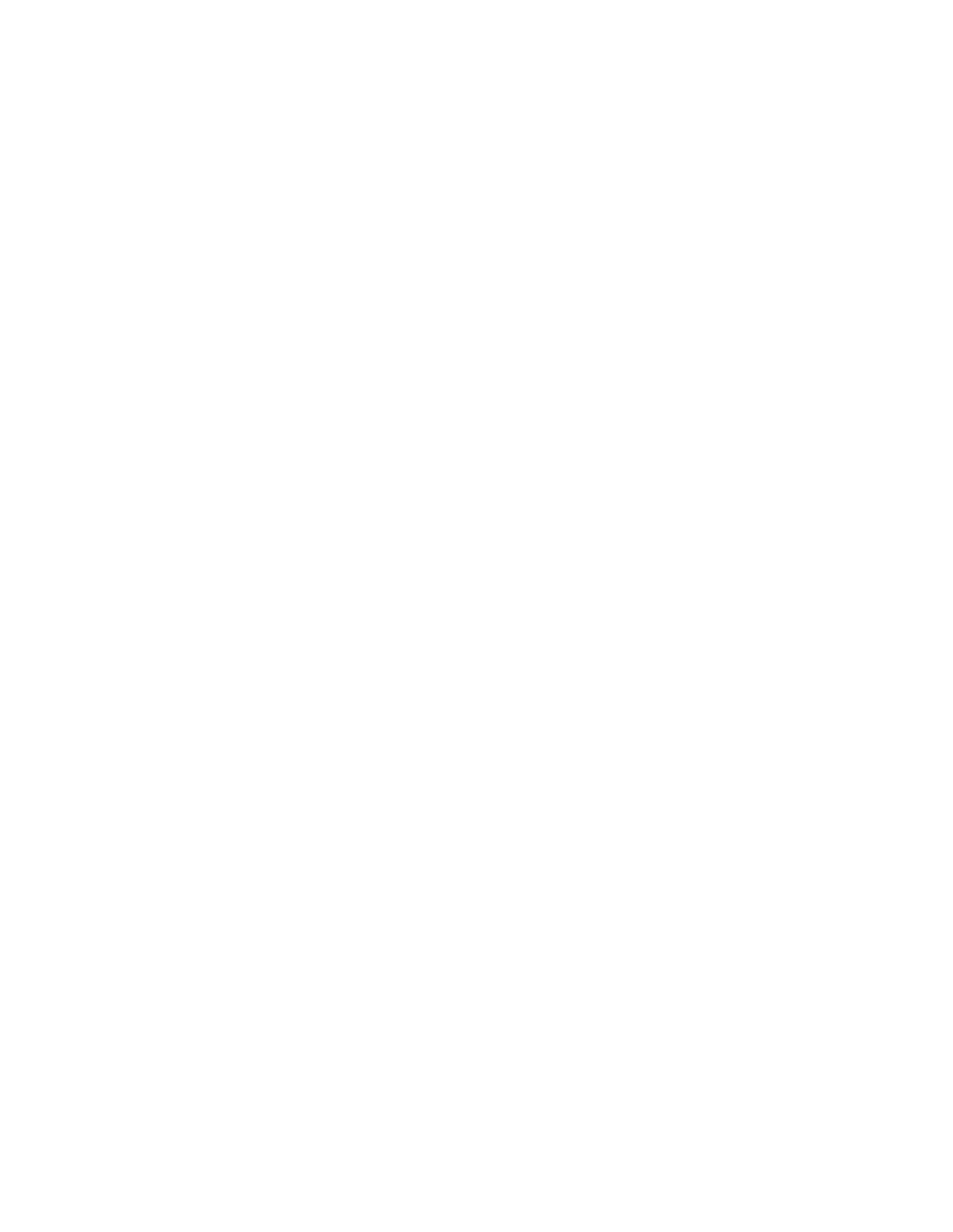### <span id="page-4-0"></span>Introduction and Acknowledgements

This report aims to make a contribution to a growing body of North American literature, backed by feisty activist campaigns, supporting the concept of a living wage.

The core idea is that labour markets and employers must be prodded to ensure that compensation offered to workers is sufficient for those workers and their families to experience a standard of living commensurate with modern Canadian expectations of decency and adequacy.

Living wage research and campaigns have been a major feature of anti-poverty organizing in the U.S. for several years now. U.S. researchers have worked to define what wage level would allow a family to experience a decent standard of living; organizers and unions have then worked to push employers and legislators to respect that minimal standard in their hiring, purchasing, and minimum wage policies. (A useful compendium of recent U.S. experience in this area is provided in *A Measure of Fairness: The Economics of Living Wages and Minimum Wages in the United States*, by Robert Pollin, Mark Brenner, Jeanette Wicks-Lim, and Stephanie Luce, Cornell University Press, 2008).

Earlier this year, our colleagues at the B.C. office of the Canadian Centre for Policy Alternatives (led by Seth Klein, and engaging a very broad committee of researchers and advisors) published a major application of the living wage concept to the Canadian landscape. They developed an estimate of the wage rates that would have to be paid to allow for a prototypical household to attain a minimal living wage standard in Vancouver and Victoria. This work is summarized in *Working for A Living Wage: Making Paid Work Meet Basic Family Needs in Vancouver and Victoria*, by Tim Richards, Marcy Cohen, Seth Klein, and Deborah Littman, Canadian Centre for Policy Alternatives, 2008. We thank Seth and his colleagues for their leadership in this process, and their helpful consultations with us in developing our own methodology for this study.

The current study was envisioned as part of the Toronto & York Region Labour Council's ongoing campaign to build a *Good Jobs Coalition*. We thank the dozens of activists with the labour council and its affiliated unions for sparking this campaign, and especially Labour Council President John Cartwright who was very helpful in motivating and advising this research. Our re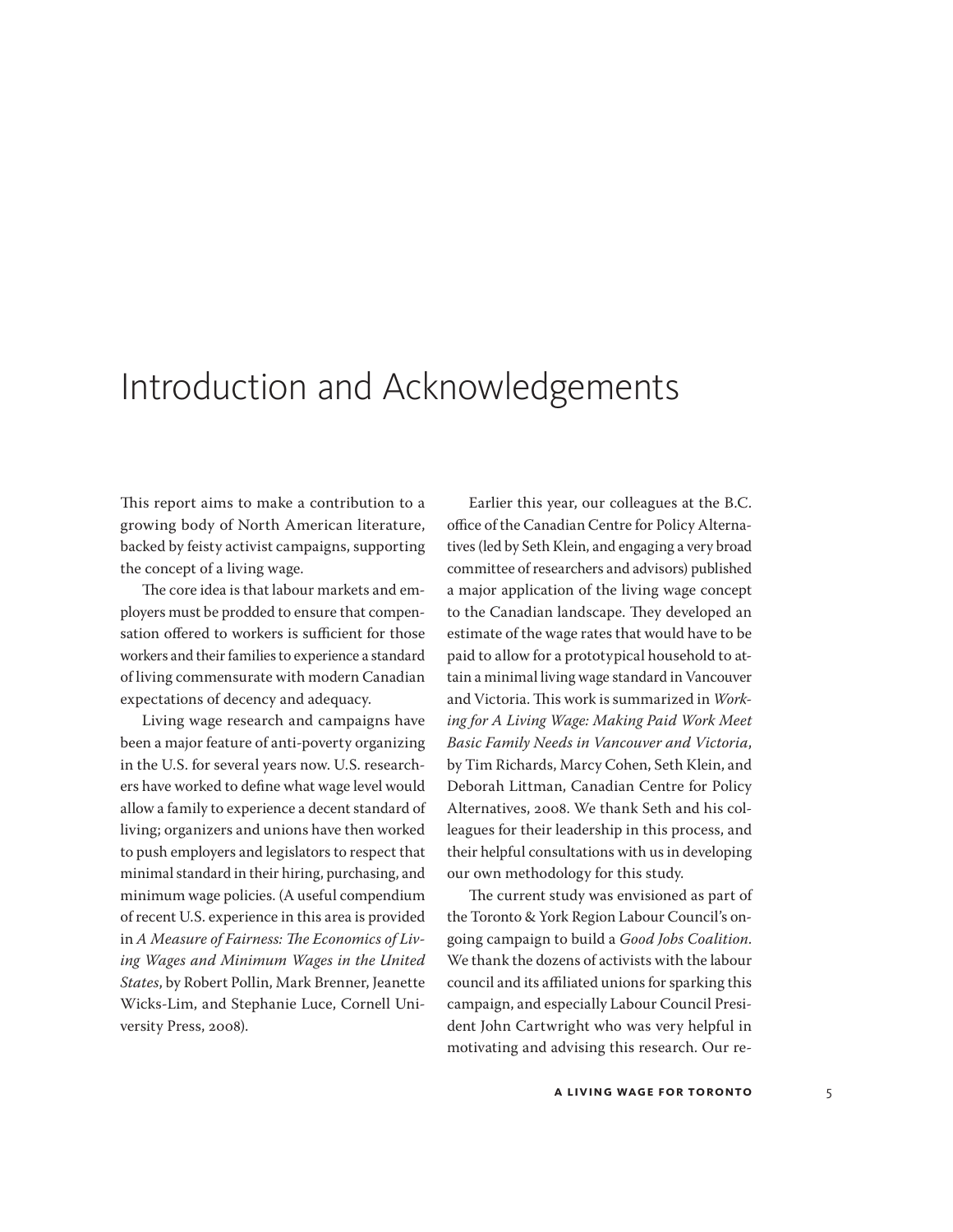search for this report drew on consultations and input from a number of local policy researchers, and we thank them, including: Martha Friendly, Trish Hennessy, Richard Shillington, Michael Shapcott, and Armine Yalnizyan. We also benefited from important grassroots consultations organized by the PMP Workers' Action Centre and ACORN; we thank those organizations and their members for their participation.

Our hope is that by defining and illuminating exactly how much it costs to raise a family—at a decent, barely adequate standard—we can support those working for the changes in government policies and employer practices that are required if we are to ensure that hard-working families in Toronto can indeed receive a living wage.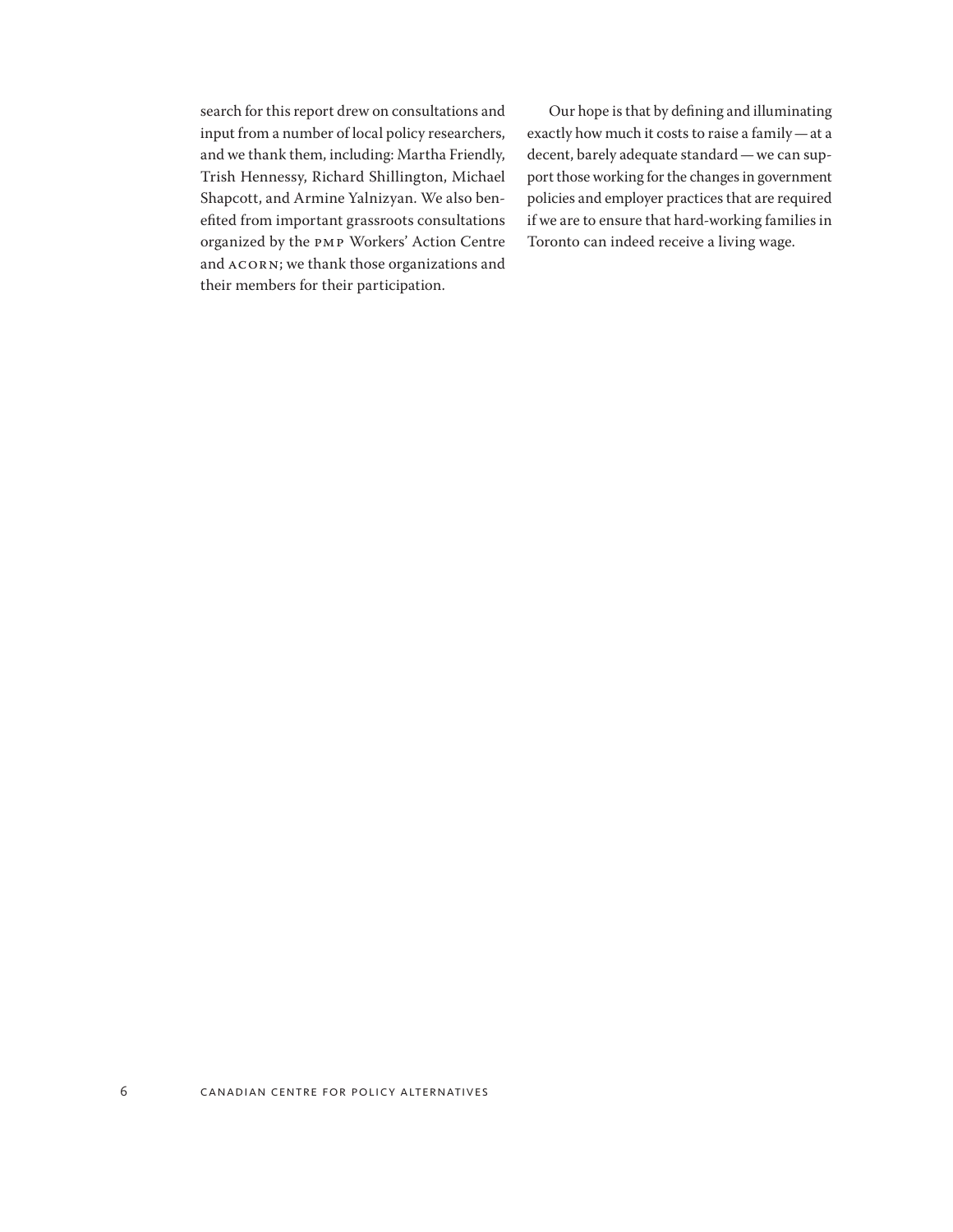### <span id="page-6-0"></span>Executive Summary

This report aims to make a local, Toronto-focused contribution to a growing body of North American literature and activism associated with the concept of a living wage.

A living wage is envisioned as a wage that allows employees not just to survive (in minimal physiological terms) but to have a decent quality of life, to raise children to be healthy and successful citizens, to enjoy recreation, culture, and entertainment, and to participate fully in social life.

Tax and social policy measures (including health care and child care policies) are also important in determining whether employees can live at a decent standard, in addition to the level of pay workers receive from their employers.

Defining a living wage, and then working for the changes (on the part of both employers and governments) that would be required to make a living wage a reality, could play a central role in the broader effort to address poverty in Ontario and across Canada—including poverty among employed people.

After all, many working families in Ontario face an impossible monthly dilemma: How to pay the rent, foot all the bills, keep food on the table, and stay out of debt? Many are fighting a losing battle, for one basic reason. Even though they work hard, in many cases year-round and full-time, the wages they earn are insufficient to lift themselves and their families out of poverty. They earn poverty wages. They are the "working poor."

Surely individuals who make a substantial personal contribution to Canada's economy through their employment effort should be able to attain a minimal living standard for themselves and their families. Yet this goal is out of reach for too many employed Canadians. Improving the quality of jobs and compensation so that hardworking, employed Canadians can escape poverty must be a crucial part of any broader antipoverty strategy.

Ontario's average hourly earnings were among the highest in Canada in 2007, but in sharp contrast, a Statistics Canada study<sup>1</sup> reveals 17.4% of Ontario jobs pay workers less than \$10 an hour (2002 dollars). Another jarring finding: Ontario is the only province in Canada in which the proportion of jobs that pay \$10 an hour or less *increased* in the last decade—this despite steady economic growth during this same time period.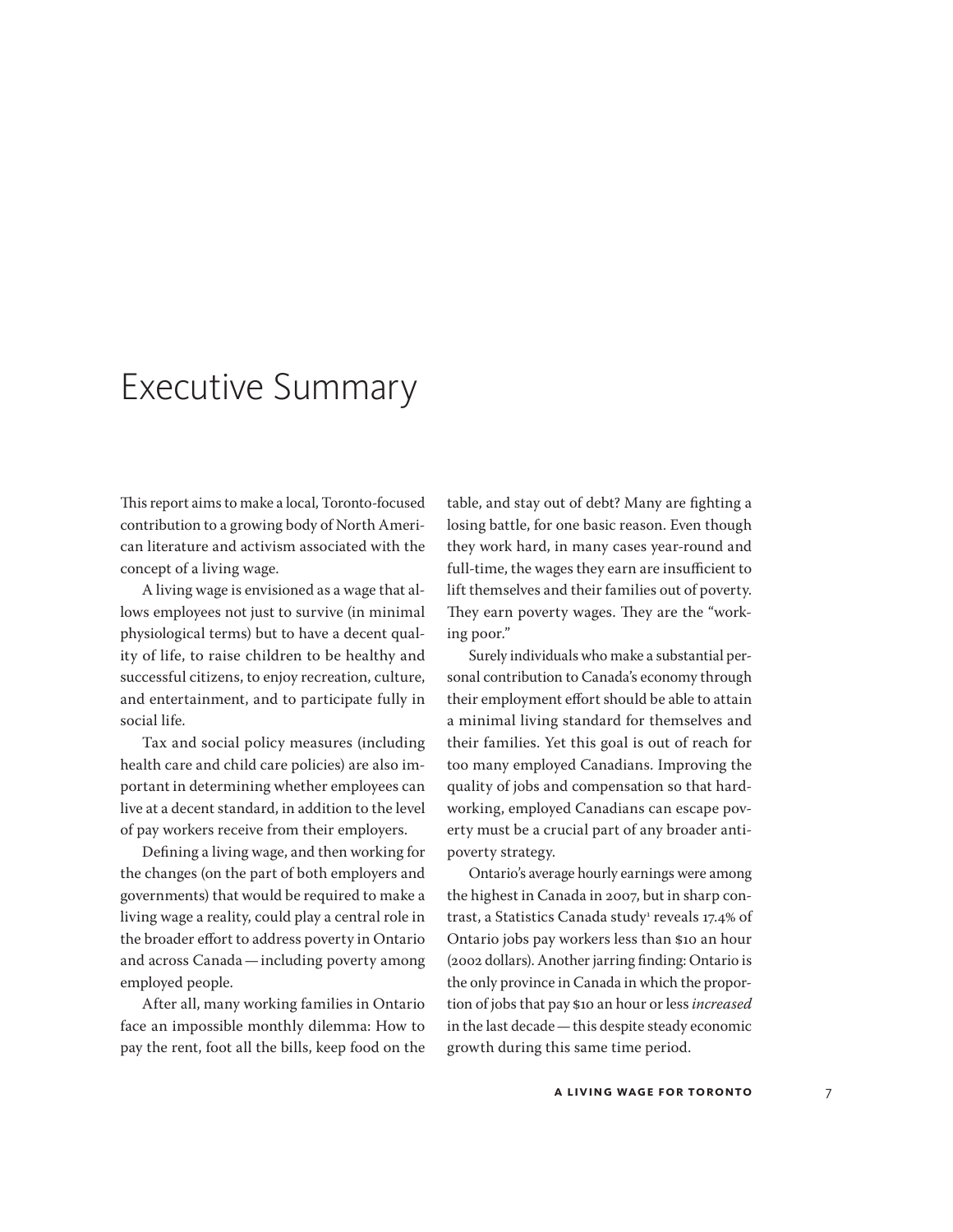It hasn't always been this way. In 1997, Ontario boasted the lowest proportion of jobs paying \$10 an hour or less (in 2002 dollars) in Canada, at 15.9% of the job market. In most other Canadian provinces the proportion of jobs in 2007 paying \$10 an hour or less went down; in Ontario the proportion went up. Ontario is slipping.

The growth in low-paying work (and the expansion of poverty among working people) has very real and harsh implications for Ontarians. This is especially true for those trying to raise a family in Toronto, which is cited by Mercer as the most expensive city in Canada to live.<sup>2</sup>

Many Toronto families struggle to make ends meet, living paycheque to paycheque and often finding themselves falling short at the end of the month. Food bank use in Ontario has increased by 14 per cent between 2001 and 2007—at a time when the province's economy was growing. Imagine how things will deteriorate now that the economy is heading into recession.

In Ontario, much of the focus in the past few years has rightly been on increasing the minimum wage, which was held constant for too many years under the Harris Conservative government of 1995–2003. The subsequent Liberal provincial government agreed to a series of annual increases that will bring the minimum wage to \$10.25 an hour by early 2010.

But the minimum wage alone cannot address the full challenge of low-paying work: Even at \$10, a minimum wage job is not sufficient to allow employed workers to attain a standard of living that most Canadians would consider decent or adequate. For families with children, a \$10 per hour job (even in a full-time, year-round position) is a recipe for continuing poverty—let alone for those workers who cannot find full-time, fullyear employment.

While the minimum wage sets an important floor to the labour market, and prevents employers from taking advantage of desperation among working people to push wages even lower, the problem of working poverty will still persist even as the minimum wage rises.

To address this ongoing challenge, this report attempts to define a broader concept, the living wage. We believe this concept can be a powerful tool in our ongoing efforts to make sure that hard-working families get a fair shake from the economy that they contribute to.

Our starting point is basic: What does a family living in the Greater Toronto Area and working full-time (37.5 hours a week, year-round) need to earn in order to pay for the necessities of life, to enjoy a decent quality of life, and to be able to participate fully in the economic, political, social and cultural life of the community? We shift the conversation from what is required for minimum physical subsistence, to what is an adequate standard of living today, considering the broad evolution in social attitudes, technology, and the economy.

Of course, what constitutes an adequate standard of living is heavily influenced by social and cultural expectations that change over time. For example, our definition of the living wage includes the cost of an internet connection. Ten years ago, such an expense would not have been considered a core expectation. Today, access to the internet is not only a valued convenience for most Canadians, it is a virtual necessity for families with children who require such access to be able to fulfill school assignments and for families to participate fully in our modern society.

We base our estimate of the living wage on a reference family type: a two-parent household, with two children. 3 We assume that both parents work full-time, year-round. We define various household budget categories on the basis of official statistical reports (from Statistics Canada or other government sources), surveys of consumer spending, and in some cases from direct research into the costs of various necessities in Toronto. When we consider this full range of necessities, we discover that a family of four needs total after-tax disposable income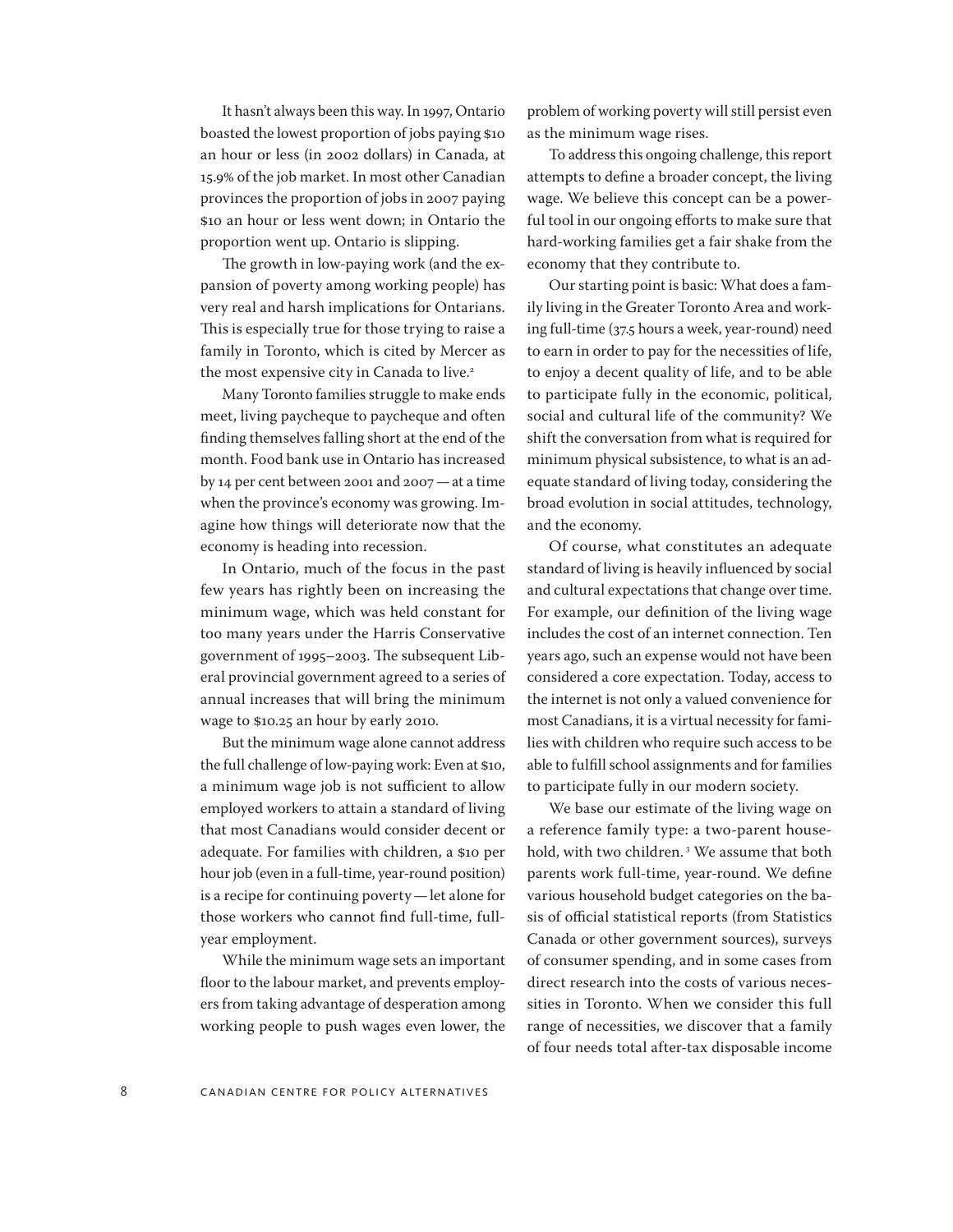of around \$57,000 per year to attain the standards we have defined in our study.

Again on the assumption that both parents are working full-time, year-round, we find that both parents in our family of four model would need to earn \$16.60 an hour in order to support their family at the decent, but hardly generous standard of living that we have defined.

Clearly, Ontario's current minimum wage of \$8.75 an hour, and even the \$10 minimum wage which will prevail by 2010, falls far short of what it takes to support a family at a living wage standard in Toronto.

We define the living wage for Toronto as \$16.60 per hour. That is the wage level required for a family with two children, and two parents employed full-time and year-round, to meet a basic standard of living that allows for good health, education and entertainment opportunities, and full participation in modern life.

Many families experience very different situations: some have more children, some have only one wage-earner, some face particular needs and expenses (for example, caring for elderly or disabled members) that are not considered here. This highlights the fact that social programs and supports will still be required, even in an environment in which every employer paid a living wage, to address the full range of family circumstances and needs and ensure that every family can live at an adequate, decent standard.

This study also highlights the importance of broader social policy factors in influencing the value of the living wage. Payments for income taxes and CPP and EI premiums obviously affect the after-tax disposable income of our family, as do other policies (such as the various child tax benefits that are now available to families with children).

The fact that Canada's health care system provides universal care obviously enhances the ability of families to meet a decent standard of living. However, families still incur significant out-of-pocket costs for health care, and the extent

| <b>Expenses</b>                               | Annual |
|-----------------------------------------------|--------|
| Food                                          | 6,557  |
| Clothing and Footwear                         | 2,504  |
| Shelter                                       |        |
| Rent & utilities                              | 14,751 |
| Telephone                                     | 656    |
| Insurance                                     | 213    |
| Internet                                      | 447    |
| Cable TV                                      | 840    |
| Transportation                                |        |
| Vehicle                                       | 6,573  |
| Transit                                       | 1,248  |
| Other                                         |        |
| Family vacation 1/yr. 2 weeks                 | 2,000  |
| Monthly family dinner & movie                 | 1,800  |
| Household & furniture                         | 1,063  |
| Personal care                                 | 618    |
| Recreation                                    | 1,475  |
| Communication not telephone                   | 169    |
| Reading and entertainment supplies            | 517    |
| Other services                                | 1,120  |
| Education (adults)                            | 1,000  |
| Child care                                    | 9,140  |
| Non OHIP medical                              | 2,461  |
| Contingency amount                            | 2,206  |
| TOTAL COST OF LIVING (rounded to nearest 100) | 57,400 |
| Income                                        |        |
| .                                             |        |

table 1 Summary of Expenses and Income

| Living wage                       | 16.60  |
|-----------------------------------|--------|
| Income after tax and transfers    | 57,400 |
| <b>PLUS Child Tax Benefit</b>     | 1,490  |
| MINUS CPP and El Contributions    | 3,981  |
| Income after tax                  | 59,891 |
| MINUS Tax after credits           | 6,092  |
| Household Income                  | 65,983 |
| PLUS Universal Child Care Benefit | 1,200  |
| Household employment income       | 64,783 |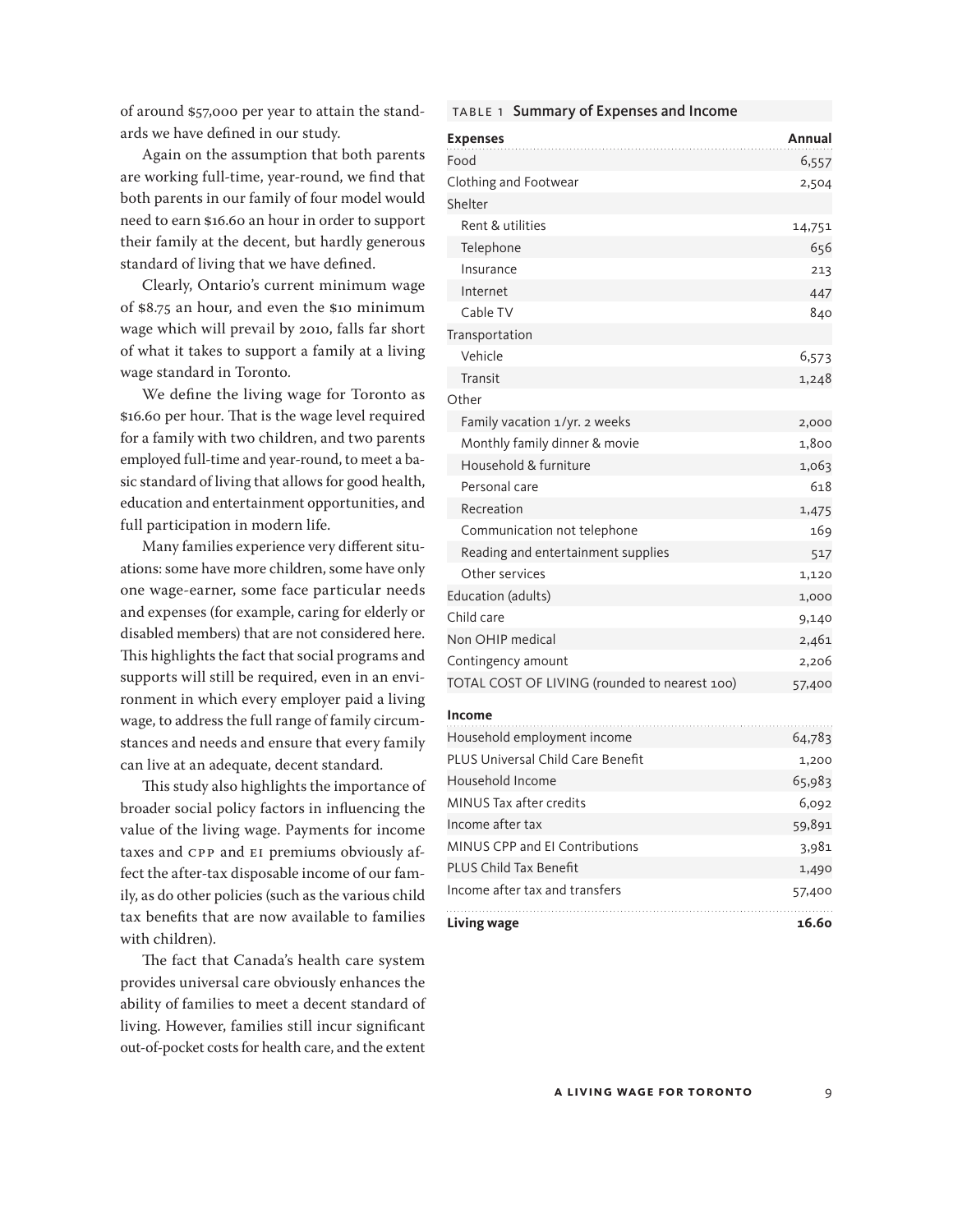to which these extra costs are covered (whether by expanded government programs, or through employer-sponsored benefit programs) will influence the evolution of the living wage in future years.

Child care is a major expense for families with children, and so government policies regarding child care costs and subsidies will also directly influence the living wage.

Many readers will be surprised to learn that a family of four in Toronto requires after-tax disposable income of \$57,400 (and so must earn an hourly wage of \$16.60) just to meet what we have defined as a minimal, socially acceptable standard of living. This reflects the extent to which the day-to-day struggle of hard-working families to balance their own books and pay their own bills is largely ignored in popular culture and most political discussions and debates.

The reality is simple: it is expensive to support a family in even basic, minimal standards. We must address this reality with continuing efforts, aimed at both employers and governments, to raise wages to a level that would allow hardworking families to enjoy a decent share of the Canadian prosperity they help to create.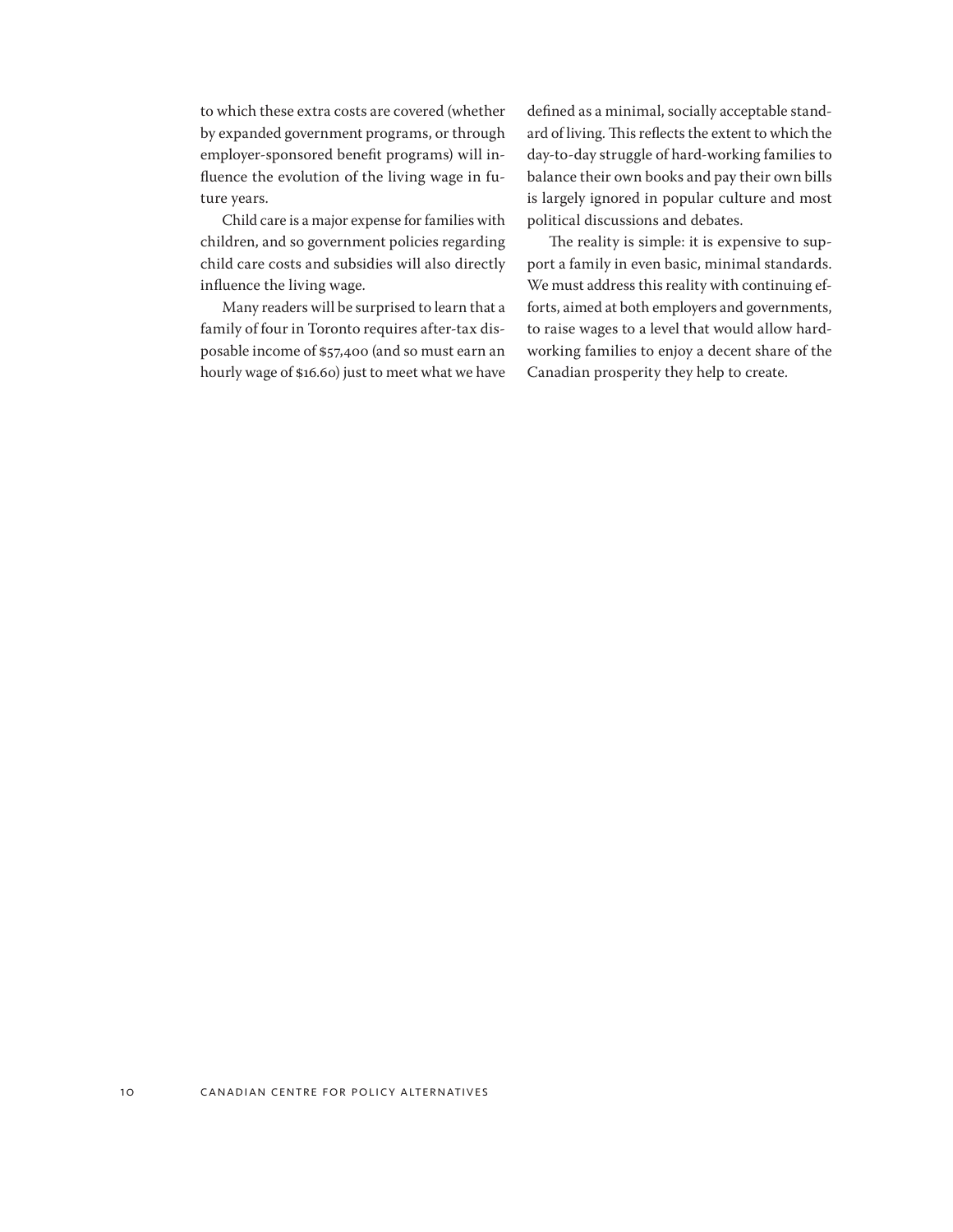### <span id="page-10-0"></span>Estimating a Living Wage for Toronto

Why a living wage? Much of the debate over employment incomes in the past few years has focused on the minimum wage in the Employment Standards Act. While there is by no means a consensus in society over how to set the level of the minimum wage, the idea that someone working full-time at the minimum wage should be able to avoid poverty has had considerable resonance as a broad social goal. So in that context, the minimum wage is the answer to the following question: in the context of the public programs and transfers that are available, what does someone working full-time have to earn as an hourly rate to stay out of poverty? Note, however, that even after the increase in Ontario's minimum wage to \$10.25 by 2010, someone working full-time yearround will earn about \$20,000 per year—not even enough (after tax) for a single person in an urban area to reach the rock-bottom standard of living envisioned by Statistics Canada's low income cutoff measure.

The living wage asks a different question. It asks: in the context of the public programs and transfers that are available, what does someone working full-time need to earn in order to be able to participate fully in the economic, political, social and cultural life of the community? It speaks directly to the issue of economic marginalization in our society. It recognizes the fact that the bare-survival package of expenditures on which measures of low income are based forces families to live on the margins of larger society.

The living wage also reflects the reality that what constitutes an "adequate" standard of living is heavily influenced by social and cultural expectations that change over time. A living wage is not something that can be calculated once for all time and then indexed to changes in the cost of living. The living wage must evolve as expectations evolve. For that reason, in those areas of expenditure that go beyond bare necessities, the analysis is based on partial or complete itemized expenditure lists. Ten years from now, in light of major new investments in public transit, expectations concerning the operation of a motor vehicle may be different than they are today.

In broad strokes, the living wage is calculated by adding up the expenditures a family needs to support full social participation and then determining what income would be required, taking into account other family income from such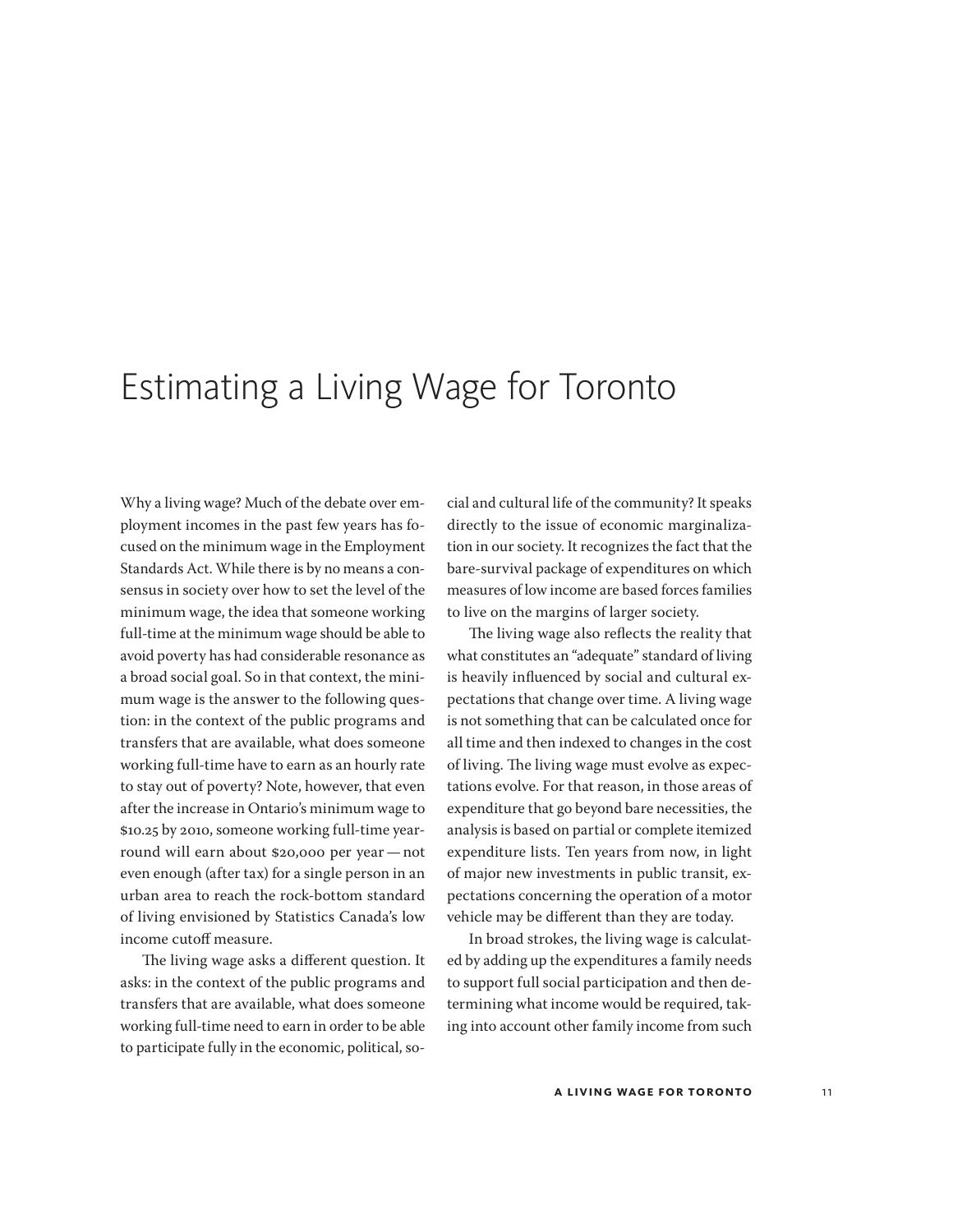sources as the Canada Child Tax Benefit or the GST Credit, to support those expenditures.

To move from this broad objective to an actual measurement requires that assumptions be made both about work patterns and expenditure requirements. In what follows, we describe in some detail what assumptions have been made and explain the rationale for those assumptions. In Appendix A, we show how the results would vary with different assumptions.

#### Consultation Process

In order to confirm that the annual household expenditures listed in the following estimate of the living wage are a realistic representation of actual household finances for families in the Greater Toronto Area, the researchers conducted participatory seminars with focus groups of parents with children.

Targeted groups included both employed lowand medium-wage workers, and unemployed adults, reflecting a cross-section of Toronto families who must live on modest means.

The reaction of these focus groups to the proposed budget categories indicated that the standard of living portrayed by this living wage estimate is certainly not an affluent one. Even among low-wage and unemployed adults, the assumed monthly budgets for food, clothing, personal care, and recreation and entertainment categories were deemed, by the focus groups, to be highly stringent.

These consultations confirmed, therefore, that the standard of living allowed by our living wage estimate is only a very basic one. The real consumption possibilities afforded to a family whose income meets this threshold is not at all luxurious; it covers only the basics of what Torontonians consider to be the essential elements of a decent, full quality of family life.

#### Family types and work

In the analysis, we consider one reference family type: a two-parent household, with two children and both parents working full-time. One child is age 4, and in child care; the other is age 12 and is not. For comparison purposes, the same calculation for a single-parent family with one child in child care is presented in Appendix A.

Obviously, not all families include two adults working full-time. A two-people-working fourperson family was selected for analysis as a reference point. Using this family type as a reference point highlights the importance of social supports to reach an acceptable living standard. For example, the calculated living wage is not sufficient to support an acceptable living standard for a family with two adults who are not both working full-time without social supports. Similarly, the calculated living wage for our reference family would not match estimated costs for an acceptable living standard for a single parent family without additional social supports. To illustrate the point, the hourly wage required to match estimated living costs for a single-parent family with one child is close to the living wage estimated in this paper only because we have assumed that the single-parent family will not own a car and will benefit from subsidized child care (see Appendix A for details).

Working full-time is defined as working 52 weeks per year (obviously including some paid vacation), 37.5 hours per week.

#### From employment income to after-tax income

In our calculation of a living wage, we take into account the full range of generally available transfers and tax credits as well as all of the major features of the income tax system in Ontario. For example, both the benefits and the income offsets in the Canada Child Tax Benefit and the National Child Benefit Supplement are fully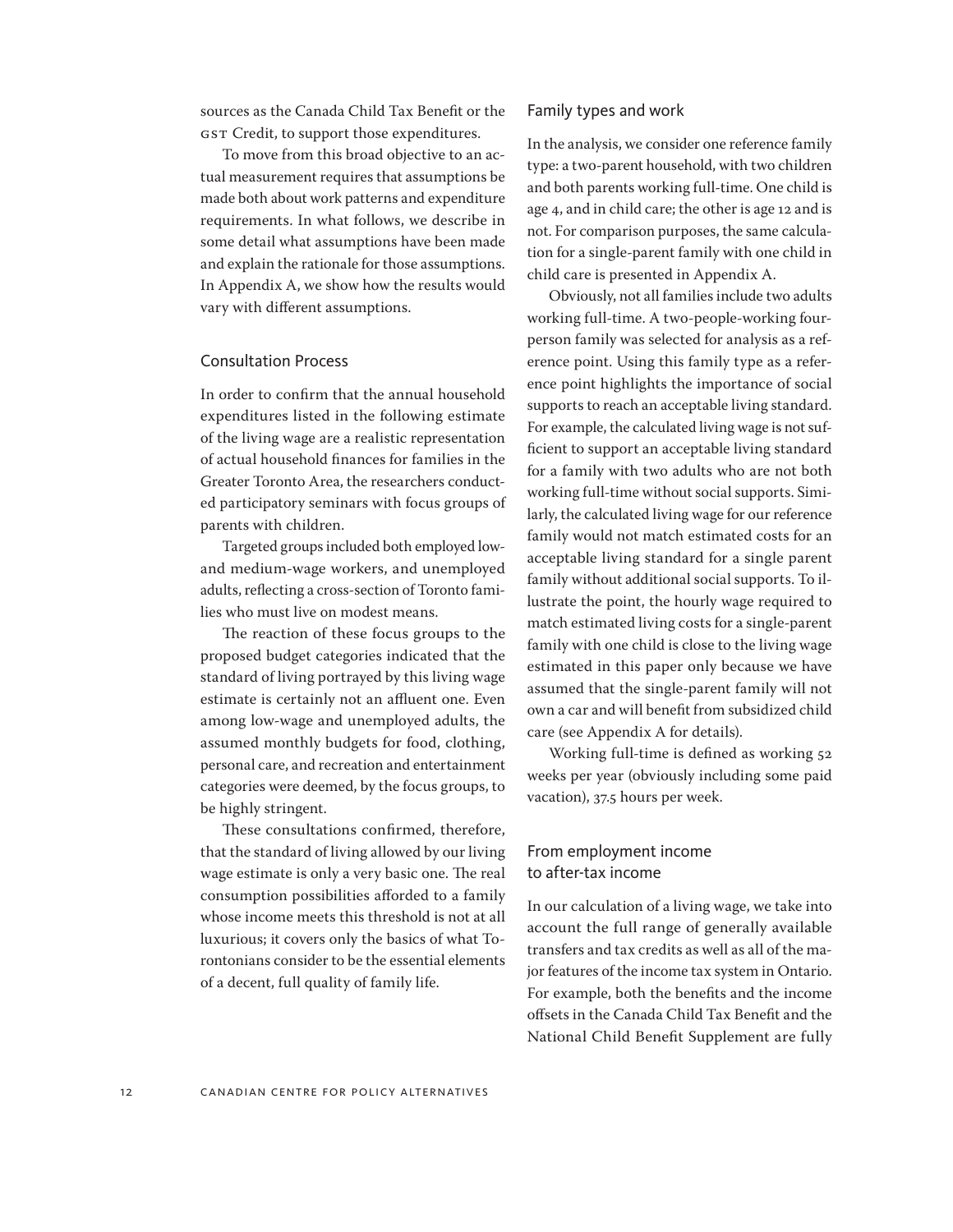taken into account in the analysis. The analysis also replicates the impact of such programs as the Canada Pension Plan, including the tax treatment of CPP contributions.

#### Expenditures

This analysis considers nine general categories of expenditures:

- Food;
- Clothing and footwear;
- Shelter;
- Transportation;
- Other family expenditures;
- Child care;
- Medical costs not covered by OHIP;
- Adult education/training; and
- Contingencies.

Social insurance expenditures, including the Ontario Health Premium and contributions to CPP and EI are treated in the analysis as part of the tax and transfer system on the income side of the ledger.

Our estimates of expenditures are drawn from generally available statistics, supplemented from the results of consultations with representative working families. Our consultations also highlighted the conservatism of many of the assumptions that underlie the calculations. The allocations for both food and clothing and footwear, in particular, were criticized as excessively conservative.

The following summarizes each of these expenditure items and explains the information sources used in the calculation.

#### **Food**

Local boards of health across Canada have developed a template with which they measure the cost in their community for a nutritious diet. The

TABLE 2 Food Family of 4, 2 adults working Nutritious diet budget, weekly **bullet and the COV** \$126

information is compiled in some detail, based on the age and gender of each family member.

The food budget for the living wage is developed using the Toronto Board of Health's Nutritious Food Basket cost for 2007, updated to reflect the increase in the Consumer Price Index for food for the Toronto Census Metropolitan Area between 2007 and 2008.

The budget reflects the age and gender of the family members assumed in the reference families for the living wage.

#### **Clothing and footwear**

For expenditures on clothing and footwear, we used an updated version of the data for expenditures on clothing and footwear for Toronto reported in Human Resources Development Canada's (HRSDC) Market Basket Measure (MBM) of lowincome adequacy. That work was based on 2002 data, and has not been updated by HRSDC since, so to reflect 2008 costs the data were adjusted to reflect inflation in Toronto since 2002.4

The HRSDC MBM exercise was originally developed as an alternative to Statistics Canada's Low Income Cut-Off as an indicator of poverty. As such, MBM expenditure figures are likely on the low side relative to the conceptual standard that underpins our analysis of a living wage.

Accordingly, our use of the MBM will tend to generate a highly conservative estimate of clothing expenditures.

#### **Shelter**

Shelter costs are broken down among rent and utilities, telecommunications and insurance.

Rent is measured by adjusting the MBM figure for a family of four to reflect the changes in the rental housing component of the Consumer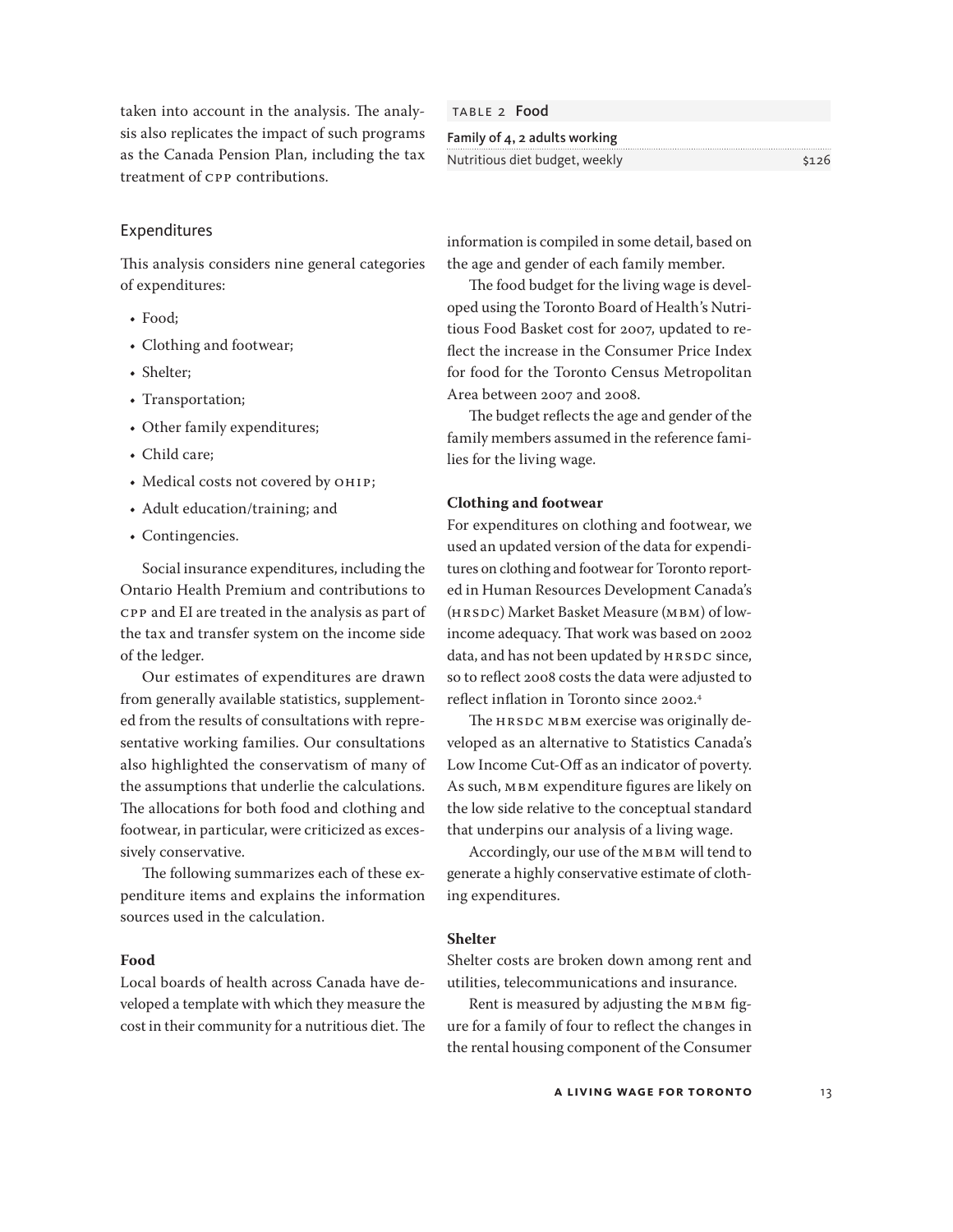#### TABLE 3 Clothing and Footwear

#### Family of 4, 2 adults working

| Clothing and footwear (annual) | \$2,504 |
|--------------------------------|---------|

#### TABLE 4 Shelter

#### Family of 4, 2 adults working, per month

| Rent (including utilities) | \$1,229 |
|----------------------------|---------|
| Telephone                  | \$55    |
| Internet                   | \$37    |
| Cable TV                   | \$70    |
| Insurance                  | \$18    |

#### TABLE 5 Cost of Car Ownership

Average annual cost of operating a 4-year old Chevrolet Impala (when acquired) over a 4-year period

| Depreciation       | \$1,891 |
|--------------------|---------|
| Insurance          | \$1,821 |
| Gasoline           | \$1,530 |
| Winter tires       | \$109   |
| Oil changes        | \$160   |
| Registration       | \$94    |
| Street parking     | \$468   |
| Service and repair | \$500   |
| <b>Total</b>       | \$6,573 |
|                    |         |

#### table 6 Transportation

| Family of 4, 2 adults working |         |
|-------------------------------|---------|
| Motor vehicle                 | \$6,573 |
| Transit pass                  | \$1,248 |
| Total                         | \$7,821 |

Price Index for the Toronto Census Metropolitan area between 2002, when the MBM was calculated, and 2008.

The communications component of the allocation for shelter consists of the cost of a basic phone and long distance package from Bell Canada, the cost of a basic medium-speed internet connection, and the cost of a basic cable TV connection (reflecting the fact that conventional "free" television signals are not even available in many parts of the GTA).

Insurance cost is measured on the basis of a quotation for a basic renters policy from Alterna Savings, a large Toronto-based credit union.

#### **Transportation**

The key issue in measuring costs with respect to transportation is whether or not the operation of a motor vehicle should be included in the cost base. In our living wage model, the cost of operating a car is included in the estimate of costs for any family with two or more children, on the assumption that in most regions of the GTA regular access to a passenger vehicle is essential for regular family life (including commuting to work, children's lessons, shopping, and other regular functions). While it is possible to survive without a vehicle, the negative impact on a family with children of the time commitment and lack of flexibility resulting from a sole reliance on public transportation was deemed unreasonable. Our consultations with focus groups of low- and modest-income families in Toronto confirmed this expectation that operating a passenger vehicle is a requirement of modern family life in this city.

We assumed the following model for simulating the costs of operating a modest passenger vehicle:

- the family would acquire a 4-year-old used Chevrolet Impala and operate it for four years;
- 30% depreciation per year, on a declining balance;
- 18,000 km. per year with gasoline at \$1.00 per litre;
- oil changes every three months;
- Insurance, the mandated minimum coverage, based on the average of three public quotes;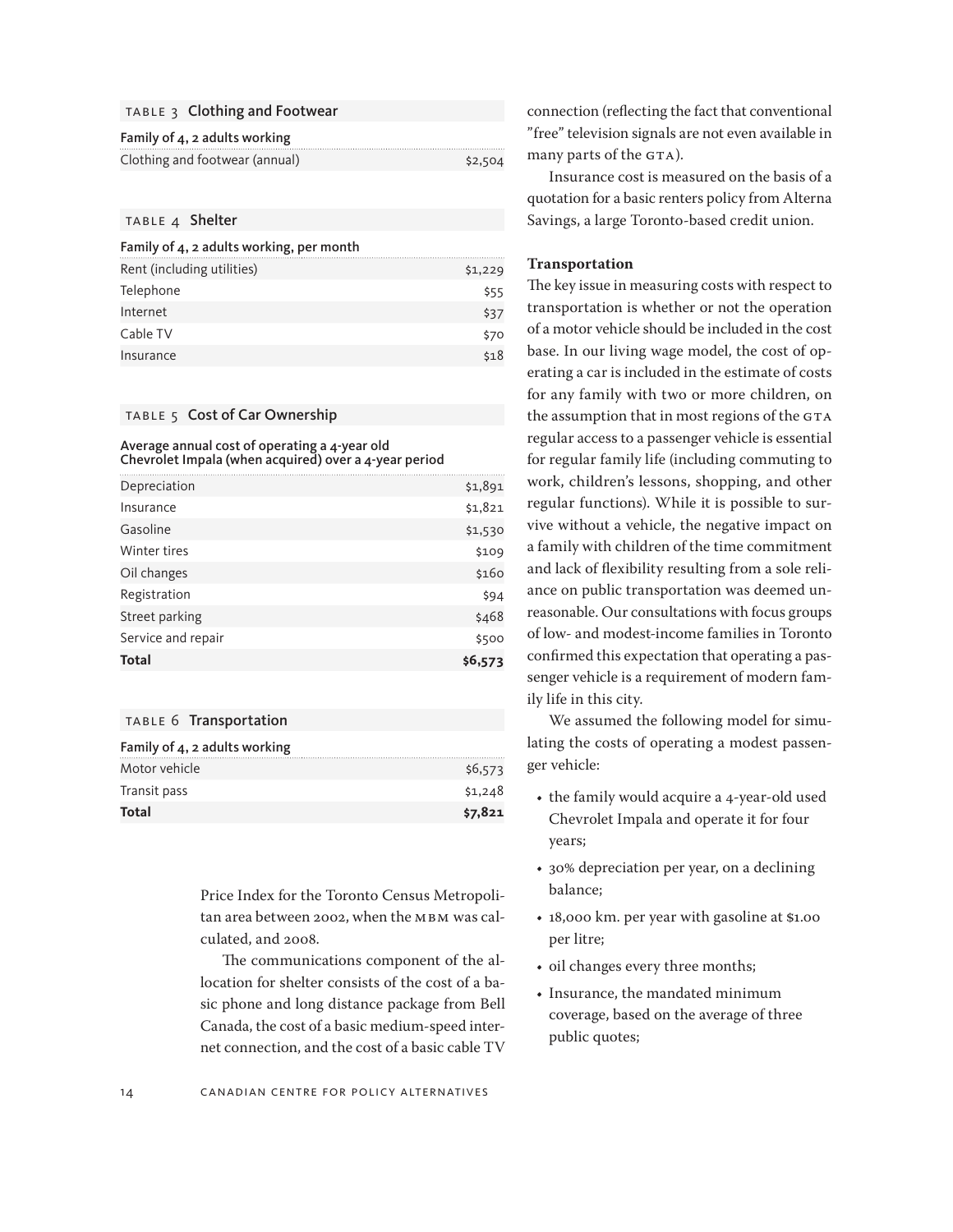- • Allowance of \$500 per year for repairs (based on Runzheimer International's estimate of repair costs per km.);
- Parking, \$468 per year, based on street parking rates;
- One set of winter tires over four years, installed and removed annually;
- Vehicle registration fee of \$94 per year.

In addition, if there are two adults in the household who are working, the cost of one adult transit pass is included in the total transportation cost estimate (on the assumption that one adult will drive to work, and the other will use public transit). Transit passes are priced at the TTC's discounted rate for adults .

#### **Child care**

Child care costs are a very significant component of expenditures for families with young children. Child care costs are estimated on the basis of nominal rates for child care in centres operated by the City of Toronto. The rates used in the calculation vary with the age of the child and with the type of care required, with afterschool care valued at a lower rate consistent with the City's rate schedule.

Our reference family includes one child in care (4 years old). In estimating child care costs, we assume that child care will be required for 11 ½ months per year (the school year plus summer minus 2 weeks family vacation).

Child care costs vary significantly over the life-cycle of a family, as children grow up and hence require differing levels (and costs) of care. Appendix B provides an analysis of the overall average child care cost burden for a family of two, throughout the entire period when the family has children at home. This analysis indicates that the cost assumed above (the child care cost for one kindergarten-age child) is typical of the average annual cost experienced by this family over its entire life-cycle. There are some

#### table 7 Child Care Rate Schedule (Monthly)

City of Toronto rates

| o-18 months         | \$1,132.74 |
|---------------------|------------|
| 18 months-2.5 years | \$1,024.64 |
| $2.5 - 5$           | \$794.75   |
| $6 - 10$            | \$614.66   |

#### TABLE 8 Child Care

| Family of $4$ , 2 adults working |         |
|----------------------------------|---------|
| Child care costs (annual)        | \$9,140 |

#### TABLE 9 Health Insurance

| Health Insurance (Blue Cross Basic) | Single  | Couple   |
|-------------------------------------|---------|----------|
| Single/couple                       | \$50.66 | \$96.26  |
| Family                              | \$107   | \$155.08 |

years when the family's child care cost will be more than indicated in this analysis, and some years when it is less. On a life-cycle average basis (averaging the family's child care expenses over all the years in which the family includes a child of 18 years age or less), the annual average child care cost for a family with two children will in fact be slightly higher than assumed in this analysis (see Appendix B for details). Therefore, the child care cost built into this analysis, if anything, somewhat understates the true ultimate child care cost burden facing families with children in Toronto.

#### **Non-OHIP medical and dental care**

Expenses for medical and dental care are estimated using the quoted rates for basic drug and dental coverage quoted by Blue Cross for the family type and size in question. We assume that co-insurance and deductibles along with pharmaceuticals and other items not covered by insurance will amount to \$50 per month, approximately the average for such expenditures among families with incomes in the \$40,000 to \$70,000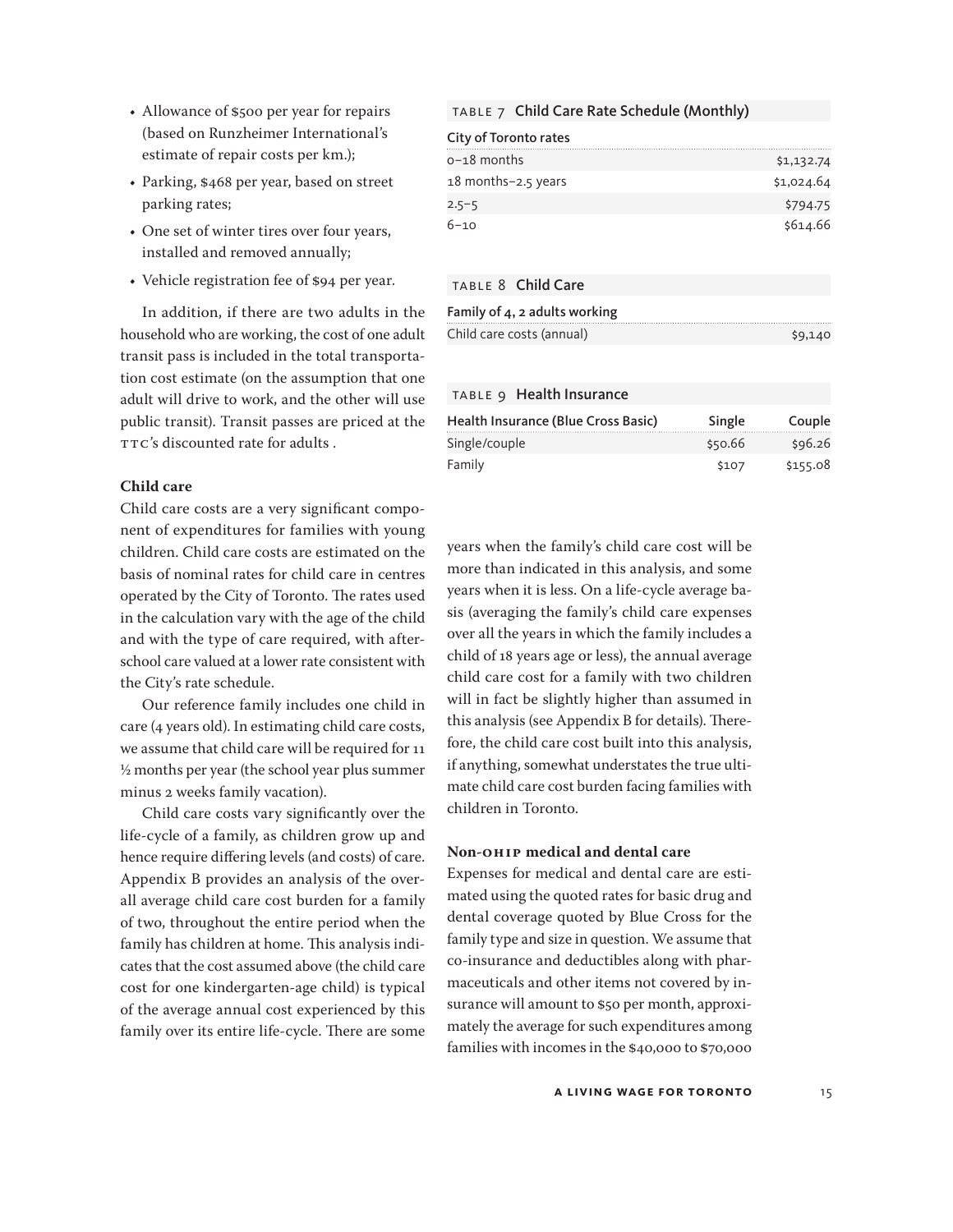| <b>TABLE 10 Parent Education</b>  |              |
|-----------------------------------|--------------|
| Family of 4, 2 adults working     |              |
| Parent education costs            | \$1,000/year |
|                                   |              |
| TABLE 11 Other                    |              |
| Family of 4, 2 adults working     |              |
| Monthly dinner and movie (annual) | \$1,800      |
|                                   |              |

Other expenditures  $\frac{1}{4,961}$ 

per year range in Canada (as reported by Statistics Canada). The total non-OHIP health expenses built into our living wage budget, therefore, equals the \$155.08 monthly Blue Cross premium for a family with two adults and two children, plus \$50 per month for deductibles and over-thecounter health costs, for a total of \$205.08 per month (or \$2,460 per year).

#### **Parent education**

In keeping with the expectation that lower-wage employees will seek to improve their skills and therefore their position in the labour market, the model assumes that each adult will take the equivalent of one community college course unit per year, at an estimated cost per course unit of \$500.

#### **Other**

Most of the expenditures set out above would fall into the general category of basic necessities required for survival. However, it may be expenditures on items *other* than those basic necessities that allow a family to escape "marginal," subsistence status and enjoy full social, cultural, political and economic participation.

We have taken as a starting point for measuring "other" expenditures the estimate of "other" expenditures for a family of four in HRSDC's analysis for the Market Basket Measure. Remember, however, that the HRSDC approach is rooted in the pattern of expenditure typical of families at the poverty-line level of income; this approach, therefore, biases the assumed expenditures on the conservative side (more typical of povertyline standards, rather than the more adequate standard envisioned in our "living wage" methodology).

In the HRSDC model, "other goods and services" reflects a basket of goods and services intended to cover all areas of expenditure not itemized elsewhere in the model. This basket is described as follows:

The category "Other Goods and Services" includes expenditures on personal care, household needs, furniture (excluding the items included under shelter), basic telephone service, postage stamps, religious and charitable donations, school supplies and modest levels of reading material, recreation and entertainment. The reading, recreation and entertainment component includes a newspaper subscription, video rentals, YM/YWCA memberships, magazines, books and tickets for movies and local sports events.

From that amount, we have deducted expenditures such as a basic telephone service and education for adults for which we have accounted elsewhere.

We have also substituted a number of specific itemized expenditures for the estimated amount included in the HRSDC calculation for the category in which that itemized expenditure would be included. For example, we include in our estimate of "other " expenditures the cost of a very modest two-week family vacation. To avoid double-counting, we deduct an estimate of the amount that would be attributed to this and other specified expenditures from the HRSDC "other" total.<sup>5</sup>

As is the case for other expenditure categories included in the HRSDC model, the estimates for the HRSDC reference family of two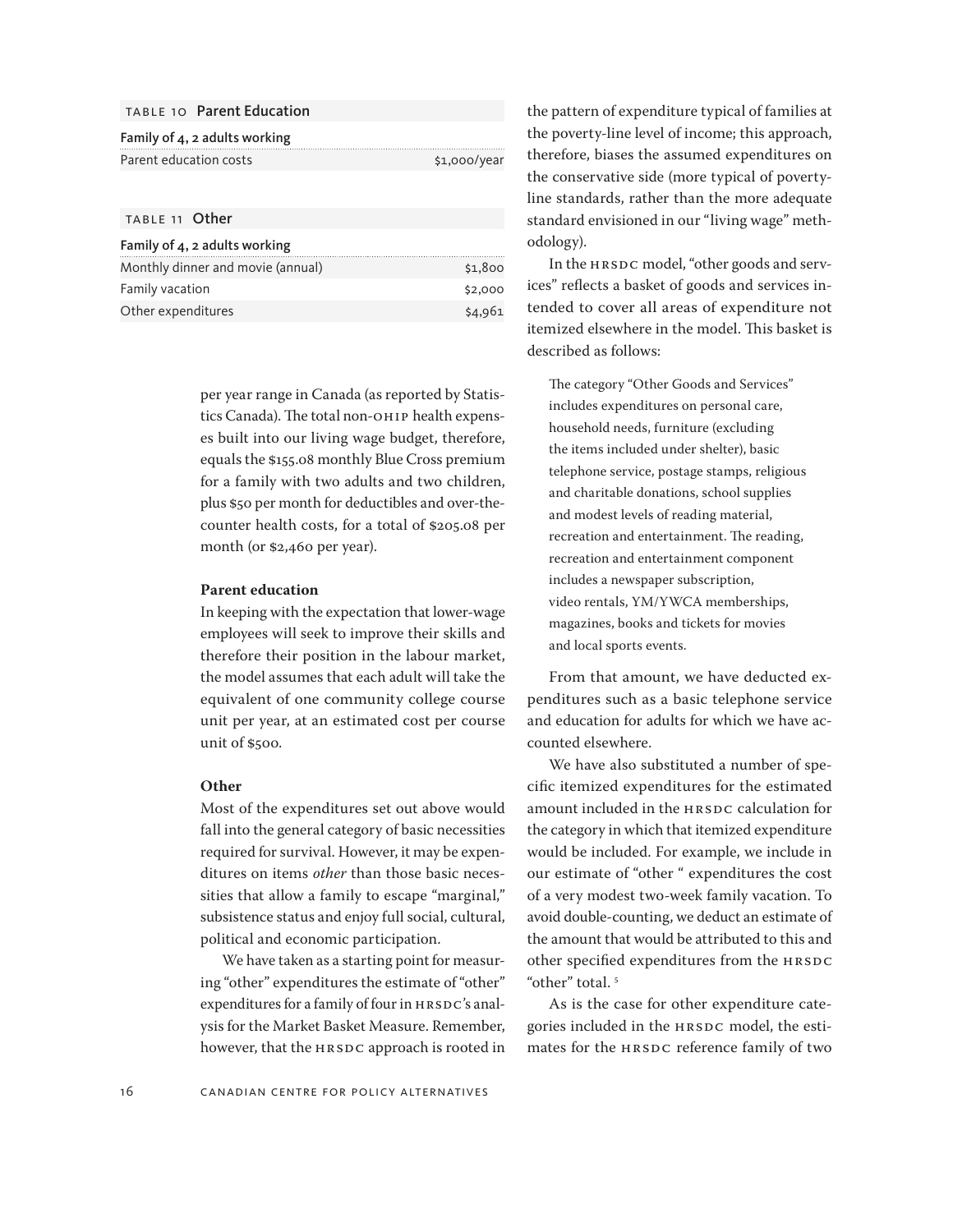adults and two children are adjusted for family size and type by applying standardized factors when applying our living wage model to other family types.

In addition to the general basket of "other" expenditures, we include two specific itemized expenditures: \$2,000 for a family vacation (reflecting the cost of renting a furnished cottage for two weeks plus \$500 for family meals and entertainment during that time ); and \$150 per month for one family evening out to enjoy a modest dinner (\$75 for four) and a movie. These additions are substituted for the corresponding subcategory of expenditure within the "other" category.

#### **Contingency amount**

To allow for emergencies and unanticipated costs (such as major automotive repair costs, required furniture purchases, or health expenses), to cover periods of lost wages (due to unemployment or illness), and to establish a reserve which would support a minimal level of saving (for retirement, for post-secondary education costs for the two children, and/or for a down payment to allow the family to ultimately purchase their own home), we allow for a contingency amount equal to 4% of total expenses (roughly two weeks of family income).

#### Overall Results

Our model is designed to estimate a living wage for a reference four person family: two adults, both working; and two children, one male age 4; one female age 12.

The results are summarized in the following table.

For a family of four with two children, we estimate that a living wage in the Toronto GTA would be \$16.60 per hour based on 37.5 paid hours per week.

|  | TABLE 12 Summary of Expenses and Income |  |  |
|--|-----------------------------------------|--|--|
|--|-----------------------------------------|--|--|

| <b>Expenses</b>                               | <b>Annual</b> |
|-----------------------------------------------|---------------|
| Food                                          | 6,557         |
| Clothing and Footwear                         | 2,504         |
| Shelter                                       |               |
| Rent & utilities                              | 14,751        |
| Telephone                                     | 656           |
| Insurance                                     | 213           |
| Internet                                      | 447           |
| Cable TV                                      | 840           |
| Transportation                                |               |
| Vehicle                                       | 6,573         |
| Transit                                       | 1,248         |
| Other                                         |               |
| Family vacation 1/yr. 2 weeks                 | 2,000         |
| Monthly family dinner & movie                 | 1,800         |
| Household & furniture                         | 1,063         |
| Personal care                                 | 618           |
| Recreation                                    | 1,475         |
| Communication not telephone                   | 169           |
| Reading and entertainment supplies            | 517           |
| Other services                                | 1,120         |
| Education (adults)                            | 1,000         |
| Child care                                    | 9,140         |
| Non OHIP medical                              | 2,461         |
| Contingency amount                            | 2,206         |
| TOTAL COST OF LIVING (rounded to nearest 100) | 57,400        |

#### **Income**

| Household employment income       | 64,783 |
|-----------------------------------|--------|
| PLUS Universal Child Care Benefit | 1,200  |
| Household Income                  | 65,983 |
| MINUS Tax after credits           | 6,092  |
| Income after tax                  | 59,891 |
| MINUS CPP and El Contributions    | 3,981  |
| PLUS Child Tax Benefit            | 1,490  |
| Income after tax and transfers    | 57,400 |
| Living wage                       | 16 60  |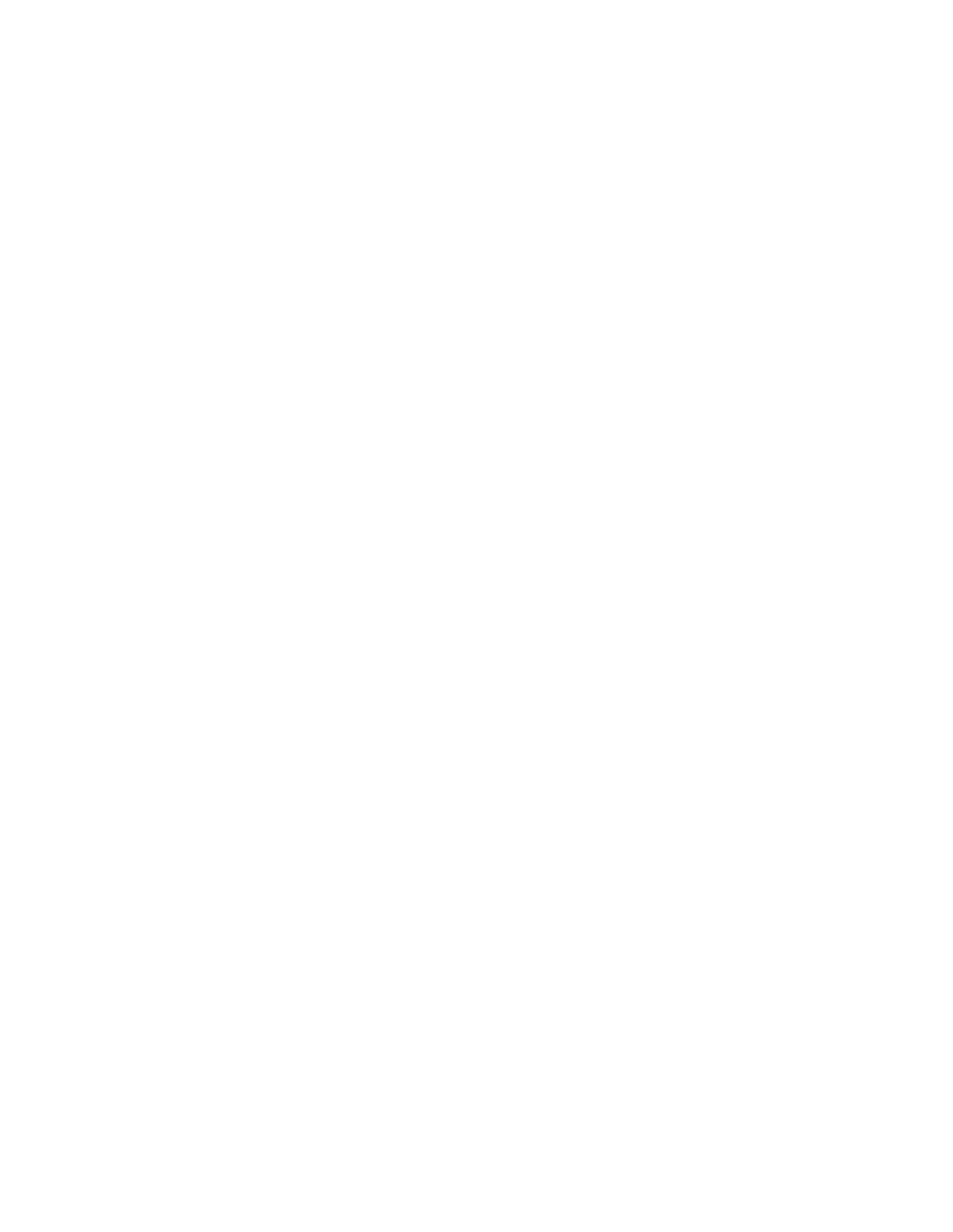### <span id="page-18-0"></span>Discussion

The results also highlight the relationship between public services and living standards. The most obvious such relationship is embedded in the tax and transfer system. In addition, generally available public services have an impact on the living wage. For example, the availability of high quality public transit mitigates against a family's need for a motor vehicle.

The ability of a family to function adequately without a car depends on the availability of reliable and high-quality public transit connecting home and work. In general, within the GTA, public transit does not meet that standard. To the extent that a family's home and workplace are easily accessible by public transit, a car may not be as important as it is where adequate public transit is available and the estimated cost of transportation may be somewhat overstated. Public transit is generally available in the City of Toronto, compared to the GTA, but rents tend to be higher in the city, so the two differences tend to balance each other out.

For example, for the single parent family with one child for which details are provided in the Appendix, we base a transit-only solution on several assumptions:

- A transit pass for the adult;
- 10 children's transit tickets per month;
- • 4 hours use of a car sharing service per week;
- One round-trip taxi trip per week

If the single-parent family with one child was not able to function without a car, that alone would add approximately \$1.80 per hour to the estimated living wage.

The most important public service impact, however, is in the area of child care. In particular, income-tested child care subsidies have a significant impact on the calculated living wage. In the single-parent family example developed in Appendix A, we assume the parent will qualify for an income-tested child care subsidy equivalent to that provided to a limited number of families by the City of Toronto. That produces an estimate of living costs for the single-parent one-child family of \$16.15 per hour, very close to the estimated living wage. Without subsidized child care, the wage corresponding to living costs for this family would jump to \$22.45, well above the living wage.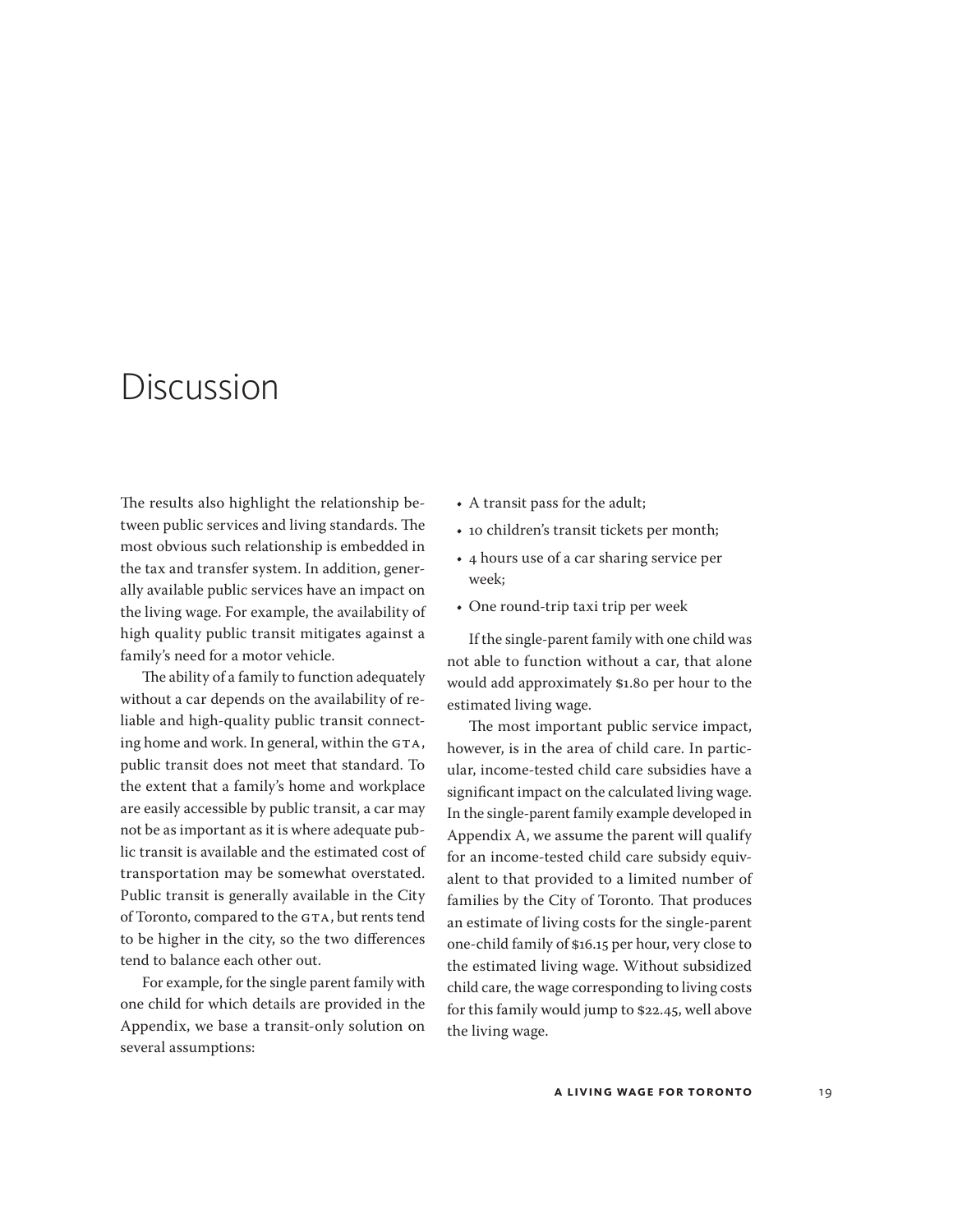One obvious area of sensitivity in these results has to do with paid work time.

In estimating the living wage, we have assumed that all earners are paid full year for an average of 37.5 hours per week. For example, if the average work week for our two-adult household drops to 30 hours because full-time employment is not available or because of periods of time without paid work during the year, the resultant estimate of living costs for the two-adult, two-child family increases to \$19.80 per hour, more than \$3.00 per hour above the living wage.

On balance, the basis of the estimates behind the living wage is quite conservative. It assumes full-time, full-year employment. It uses estimates of key expenditure items—shelter, clothing and footwear, and the key "other" expenditure category—from a Market Basket Measure that was designed to support a measure of poverty rather than as a measure of income required to support social, cultural, political and economic inclusion.

The preponderance of the risk of errors, therefore, is on the 'up' side. In other words, if anything, wages need to be even higher than \$16.60 an hour for our reference family, to attain a desired, decent standard of living.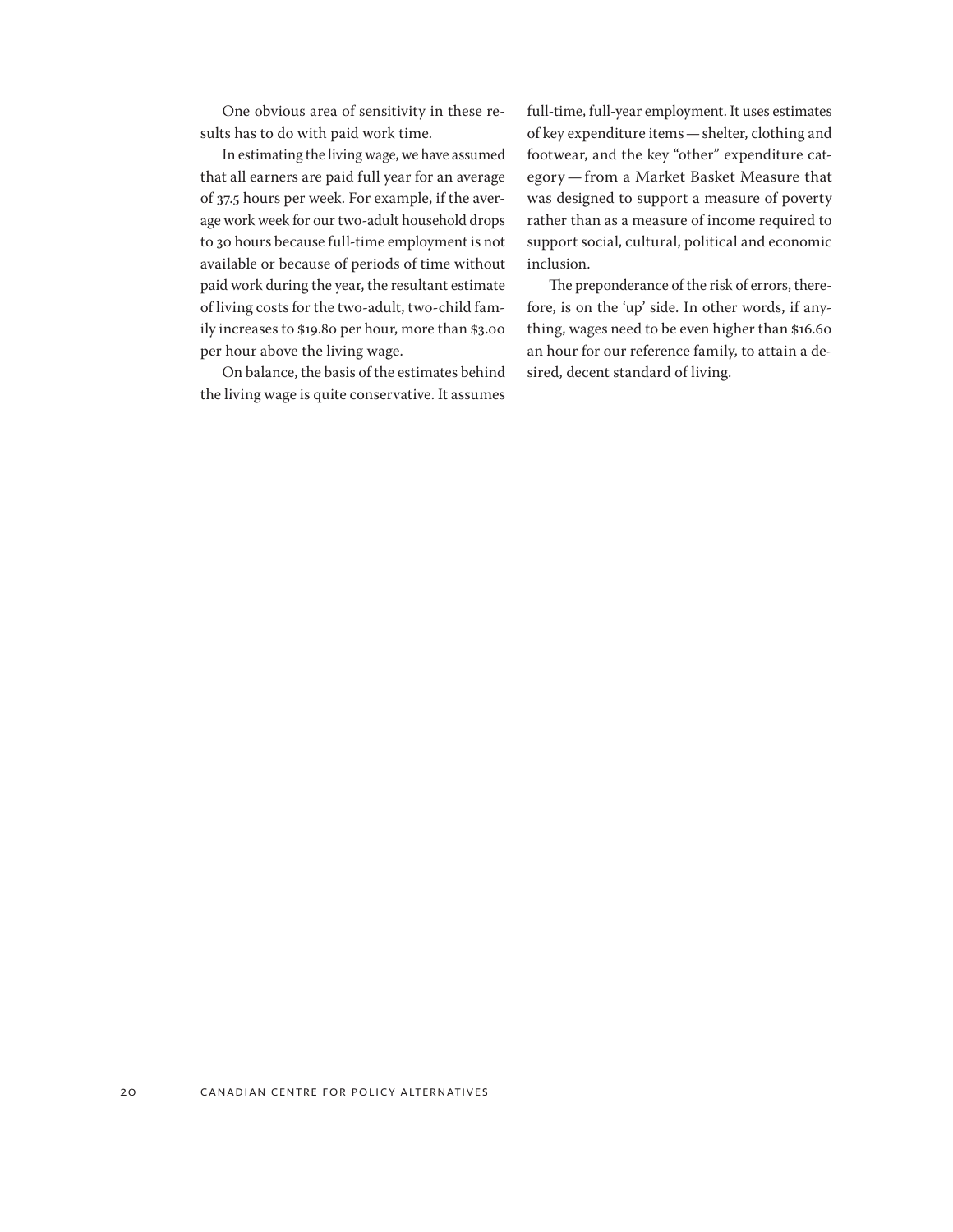# <span id="page-20-0"></span>Appendix A: Estimated living wage required to match living costs for a singleparent family with one child under age 6

The financial situation faced by most single parent families is challenging, to say the least. It is difficult enough to survive in a large urban area in Canada on only one income. It is that much more difficult again when the one income earner is a single parent. Just as living expenses do not increase proportionally as family size increases, living expenses do not decrease proportionally as family size decreases.

In this example, we assume that the single parent will not have a car (imposing a corresponding burden of time and inconvenience on this already-stressed parent). In addition to the cost of a transit pass for the parent and TTC fares for the child, the family is also allocated the equivalent of one round-trip taxi fare at \$15 per leg once per week as well as the use of a car sharing service for 4 hours per week. The family will also be receiving an income-tested child

care subsidy equivalent to that provided in the City of Toronto. The estimated living wage for this family is \$16.15 per hour.

This example serves to illustrate the importance of social supports even with a living wage. This individual's income after taxes and transfers is higher than their pre-tax employment income (reflecting social recognition of the additional economic challenges facing single-parent families), and this serves to reduce the apparent "living" wage required for the sole wage-earner to meet the living wage standard. This finding is highly contingent, however, on the availability of the City of Toronto child care subsidy (which is very difficult to attain). If the parent was not able to qualify for subsidized child care, their living wage estimate would increase substantially to over \$22 an hour.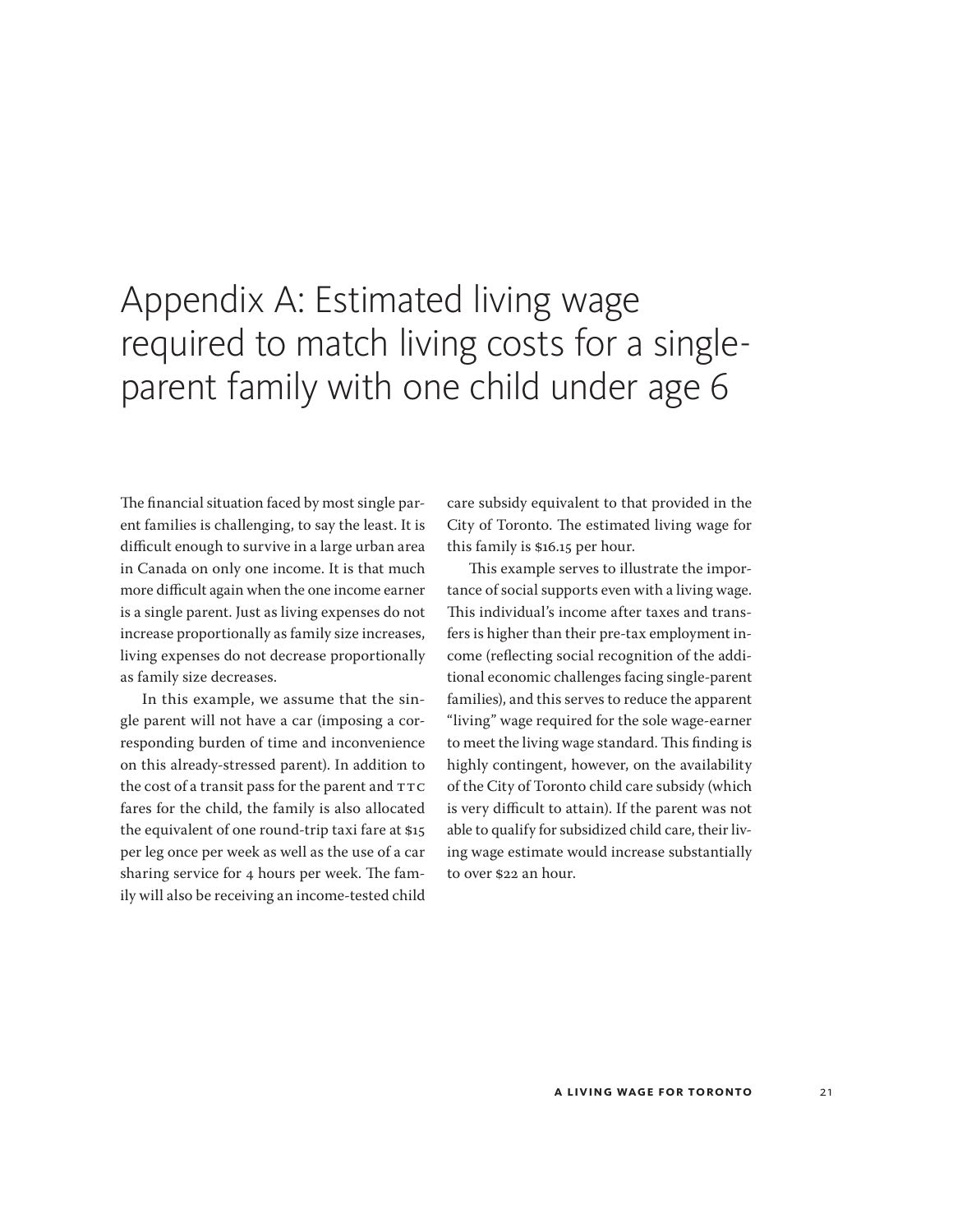#### table 13 Summary of Expenses and Income, With Child Care Subsidy

| <b>Expenses</b>                               | Annual   |
|-----------------------------------------------|----------|
| Food                                          | 2,770    |
| Clothing and Footwear                         | 1,628    |
| Shelter                                       |          |
| Rent & utilities                              | 9,588    |
| Telephone                                     | 656      |
| Insurance                                     | 213      |
| Internet                                      | 447      |
| Cable TV                                      | 840      |
| Transportation                                |          |
| Vehicle                                       |          |
| Transit                                       | 4,948    |
| Other                                         |          |
| Family vacation 1/yr. 2 weeks                 | 1,300    |
| Monthly family dinner & movie                 | 1,170    |
| Household & furniture                         | 691      |
| Personal care                                 | 401      |
| Recreation                                    | 959      |
| Communication not telephone                   | 110      |
| Reading and entertainment supplies            | 336      |
| Other services                                | 728      |
| Education (adults)                            | 500      |
| Child care                                    | 9,140    |
| LESS Child care subsidy                       | $-7,876$ |
| Non OHIP medical                              | 1,674    |
| Contingency amount                            | 1,209    |
| TOTAL COST OF LIVING (rounded to nearest 100) | 31,400   |
| Income                                        |          |
| Household employment income                   | 31,435   |
| <b>PLUS Universal Child Care Benefit</b>      | 1,200    |
| Household Income                              | 32,635   |
| MINUS Tax after credits                       | 1,324    |
| Income after tax                              | 31,311   |
| MINUS CPP and EI Contributions                | 1,927    |
| <b>PLUS Child Tax Benefit</b>                 | 2,015    |
| Income after tax and transfers                | 31,400   |

**Living wage 16.15**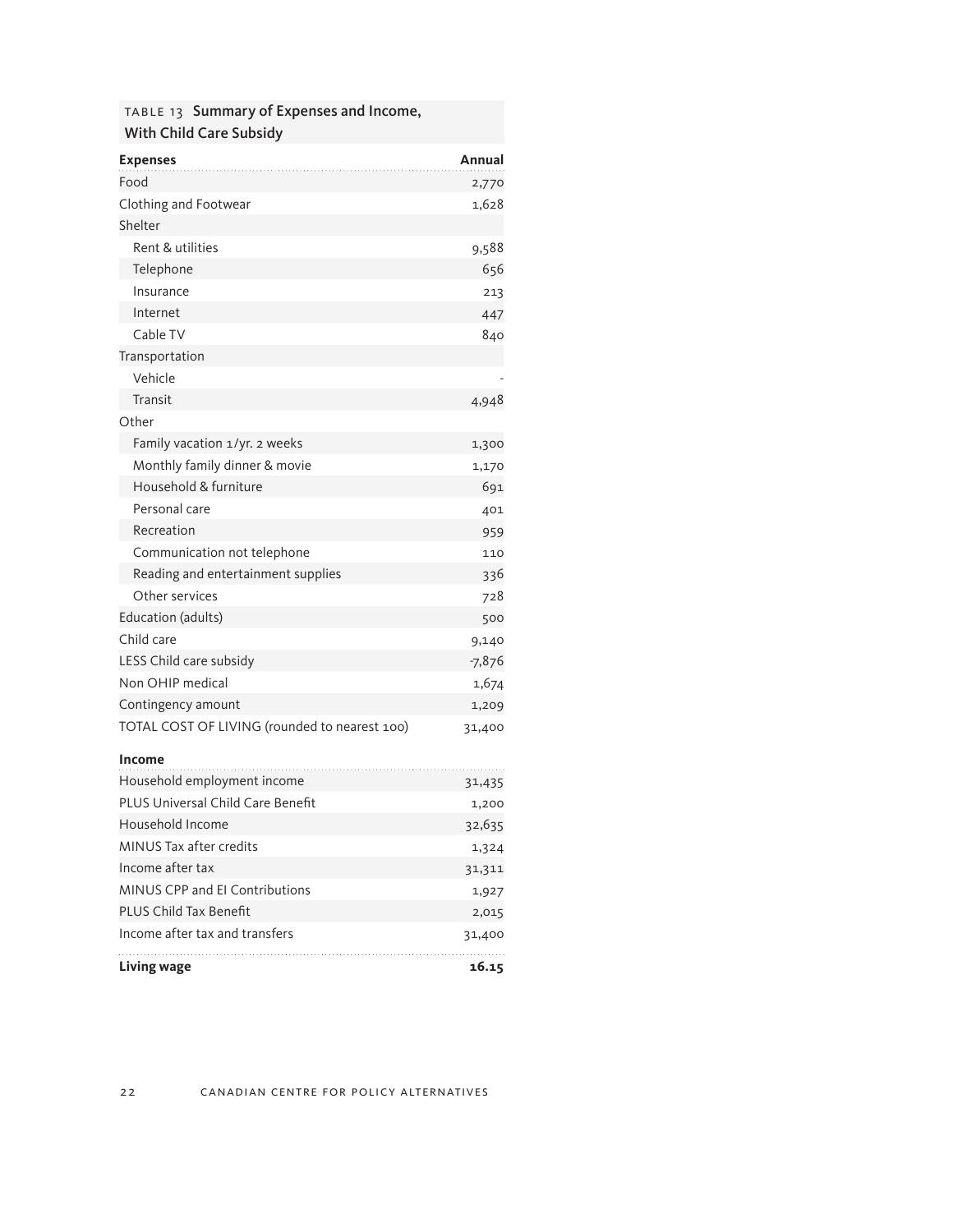# <span id="page-22-0"></span>Appendix B: Background on Average "Life-Cycle" Child Care Costs

In constructing our reference family, we made an arbitrary choice of ages for the children—age 4 and age 12—to ensure that one child would be in child care and the other not. While the age gap of eight years is not typical of most families, restricting child care to one child produces a child care cost that reasonably closely approximates the average costs borne by a family for child care over the period during which the children are at home, as the analysis below demonstrates. Child care expenses constitute a very significant portion of household expenditures for families with children and working parents. However, the scale of those expenses varies significantly depending on the ages of the children involved. Table 14 summarizes the City of Toronto's approved fee schedule for child care costs in 2008, depending on age.

Infant costs are highest, then fees decline as the child grows older (and the required teacherchild ratio in a child-care facility declines). Fees fall significantly when children enter full-day schooling, and hence need to rely on child care only for pre- and after-school hours.

To estimate an average "life-cycle" child care expense burden, we assume that the family has

its two children three years apart, that each child is cared at home for the first year of its life, and that each child then proceeds through care according to the City of Toronto's fee schedule. They continued to receive pre- and after-school care until the age of 12.

On this basis, the average monthly child care expense for this family, *averaged over the entire period during which the family had at least one child 16 years or younger*, equals \$768. (This analysis, by extrapolating the current fee schedule forward over time, is estimating the cost in real \$2008 terms. In reality, of course, fees would rise over time due to inflation—and hence the actual average monthly cost would be higher in nominal dollar terms.)

#### table 14 City of Toronto Child Care Fee Schedule 2008

| Child Age   | <b>Monthly Fee</b> |
|-------------|--------------------|
| $0.5 - 1.5$ | \$1,132.74         |
| $1.5 - 2.5$ | \$1,024.64         |
| $2.5 - 5$   | \$794.75           |
| $6 - 12$    | \$614.66           |

**source** (Children's Services, City of Toronto.)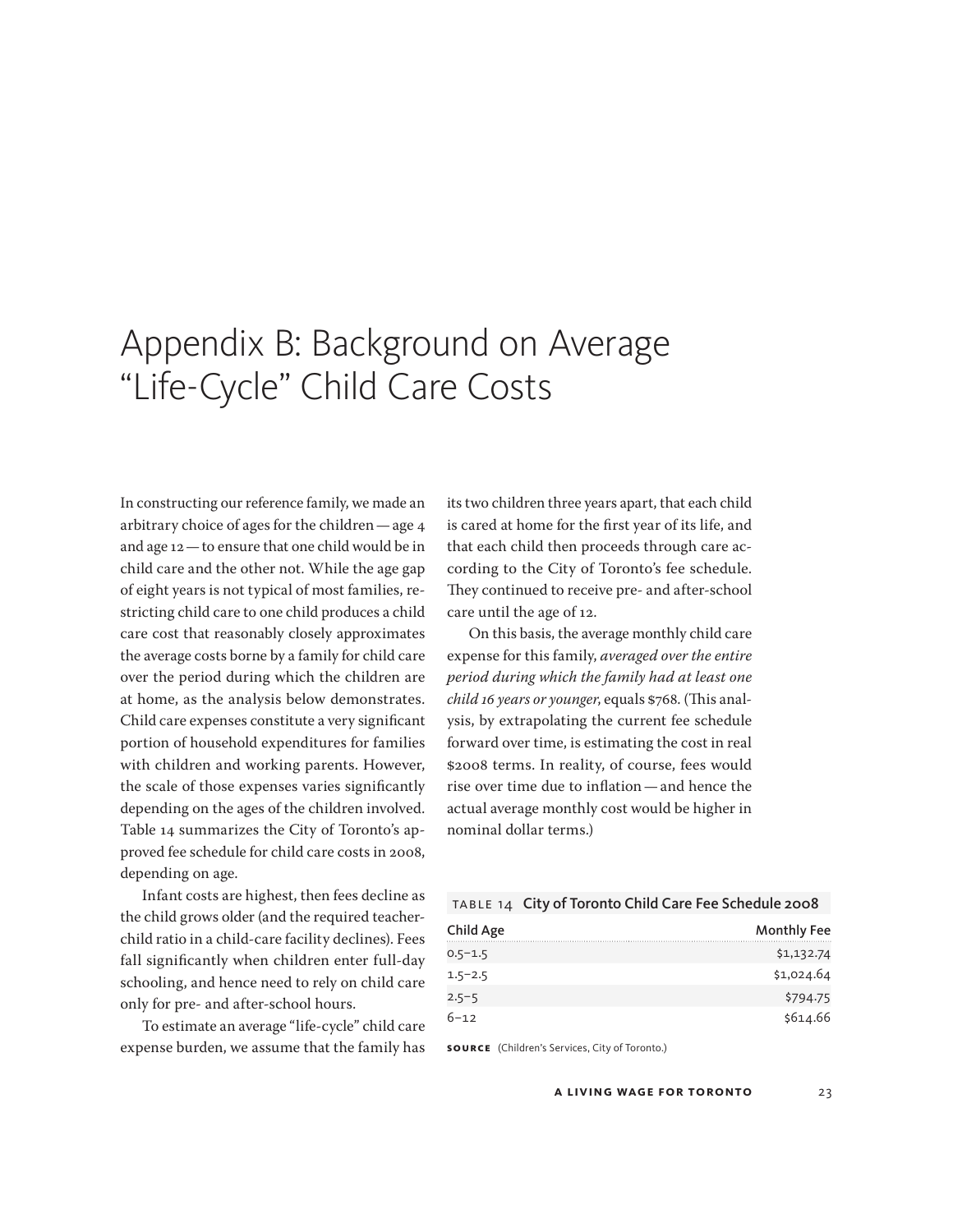| TABLE 15 Life Cycle Table |                 |                |                |                          |                |
|---------------------------|-----------------|----------------|----------------|--------------------------|----------------|
|                           |                 | Child 1        |                | Child <sub>2</sub>       |                |
| Year                      | $\mathsf{Cost}$ | Age            | Cost           | Age                      | Total          |
| $\mathbf 1$               |                 |                |                |                          |                |
| $\overline{\mathbf{2}}$   | 566             | $\mathtt 1$    |                |                          | 566            |
| $\overline{\mathbf{3}}$   | 1,079           | $\overline{2}$ |                |                          | 1,079          |
| $\overline{4}$            | 910             | $\mathsf{3}$   |                |                          | 910            |
| 5                         | 795             | $\overline{4}$ | 566            | $\overline{\phantom{a}}$ | 1,361          |
| 6                         | 795             | 5              | 1,079          | $\mathbf{1}$             | 1,873          |
| $\boldsymbol{7}$          | 615             | $\sqrt{6}$     | 910            | $\overline{2}$           | 1,524          |
| $\bf 8$                   | 615             | $\overline{7}$ | 795            | $\overline{3}$           | 1,409          |
| 9                         | 615             | $\,8\,$        | 795            | $\overline{4}$           | 1,409          |
| 10                        | 615             | $\overline{9}$ | 615            | 5                        | 1,229          |
| ${\bf 11}$                | 615             | $10$           | 615            | $\sqrt{6}$               | 1,229          |
| 12                        | 615             | $11\,$         | 615            | $\overline{7}$           | 1,229          |
| 13                        | 615             | 12             | 615            | 8                        | 1,229          |
| 14                        | ÷,              | 13             | 615            | 9                        | 615            |
| 15                        |                 | 14             | 615            | $10$                     | 615            |
| 16                        | $\blacksquare$  | 15             | 615            | 11                       | 615            |
| 17                        |                 | 16             |                | $12$                     | $\blacksquare$ |
| ${\bf 18}$                | $\blacksquare$  | 17             | $\blacksquare$ | 13                       |                |
| 19                        | $\overline{a}$  | 18             |                | 14                       |                |
| ${\bf 20}$                |                 | 19             |                | 15                       |                |
| 21                        |                 | 20             |                | 16                       |                |
| ${\bf 22}$                |                 | ${\bf 21}$     |                | 17                       |                |
|                           |                 |                |                |                          | 768            |

Child-care costs are much higher at certain times of the family's life-cycle. They peak when the older child is 5 and the younger child is 2, at over \$1800 per month (more than twice as much as this "life-cycle" average). But this life-cycle estimate is a fairer representation of the average ongoing burden of child-care expenses, and avoids needing to arbitrarily select particular ages for our prototypical family. And even families with older children (over 16) continue to incur significant costs (to assist their children to attend university or college, for example).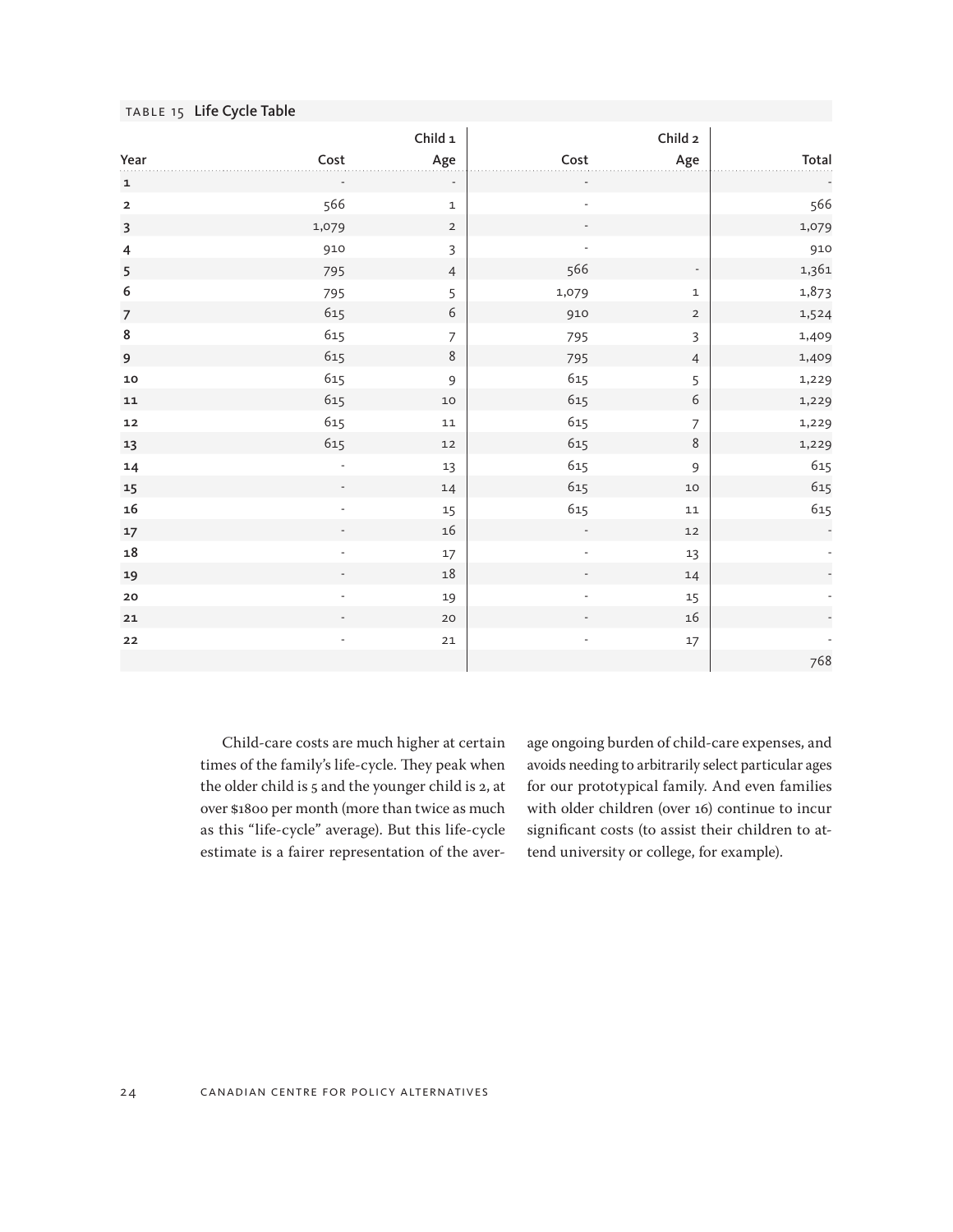## <span id="page-24-0"></span>Sources and Resources

- Human Resources and Social Development Canada, Low Income in Canada: 2000–2002—Using the Market Basket Measure, June 2006
- Los Angeles County Federation of Labor, "What does it take to live in Los Angeles?", 2008
- René Morissette, Earnings in the Last Decade, in Perspectives, Statistics Canada Catalogue No. 75-001-X, February 2008, pp. 12 to 24
- Murray, Stuart and Hugh Mackenzie. 2007. *Bringing Minimum Wages Above the Poverty Line*. Ottawa: Canadian Centre for Policy Alternatives. March.
- Tim Richards, Marcy Cohen, Seth Klein; "Working for a Living Wage: Making Paid Work Meet Basic Family Needs in Vancouver and Victoria—2008", Canadian Centre for Policy Alternatives, October 2008

Statistics Canada, Consumer Price Index

- Toronto Public Health, Weekly Cost of the Nutritious Food Basket in Toronto (May 2007)
- Yalnizyan, Armine. 2007. *The Rich and the Rest of Us: The Changing Face of Canada's Growing Gap*. Ottawa: Canadian Centre for Policy Alternatives.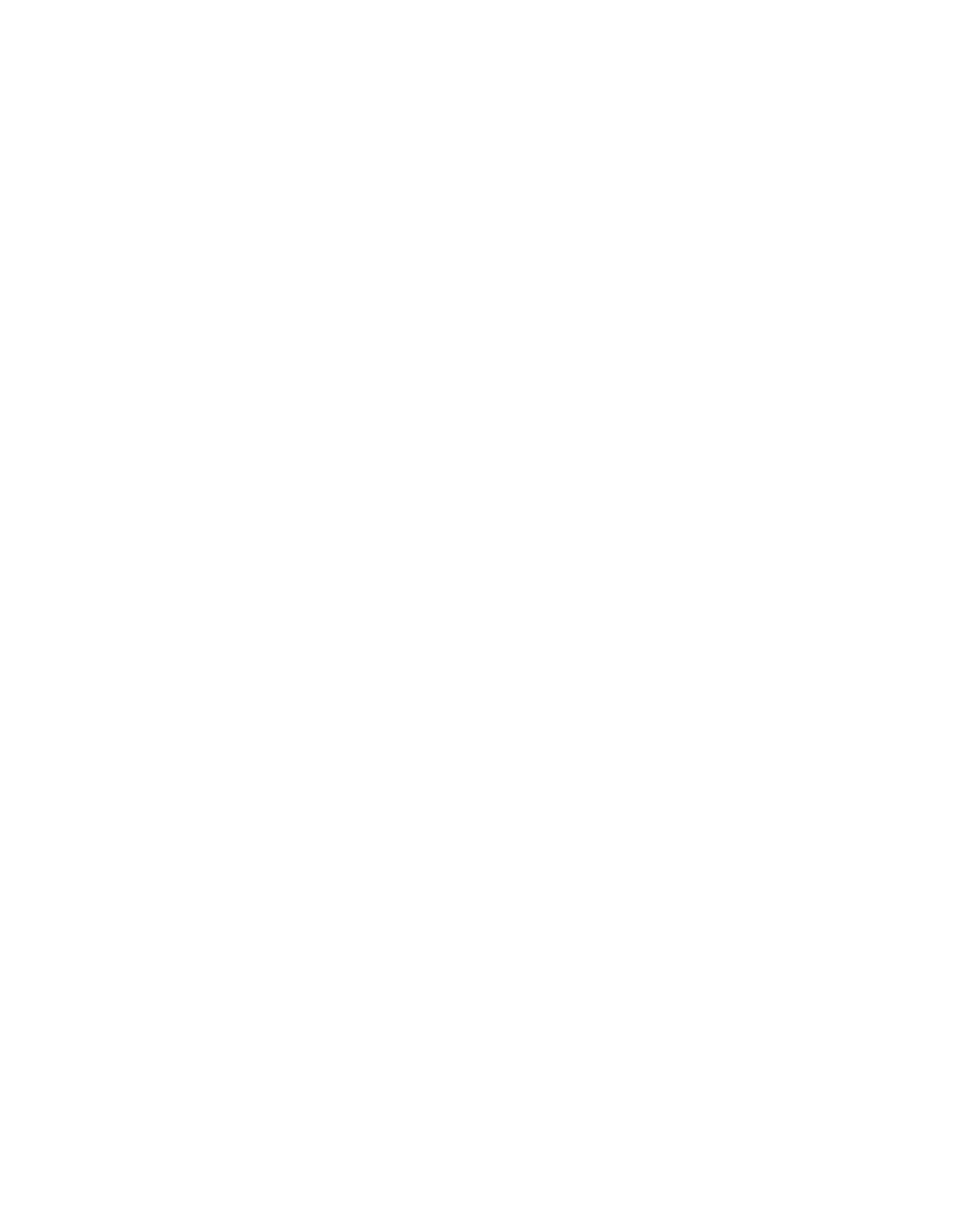### <span id="page-26-0"></span>Notes

**1** René Morissette, Earnings in the Last Decade, in Perspectives, Statistics Canada Catalogue No. 75- 001-X, February 2008, pp. 12 to 24

**2** Mercer, Worldwide Cost of Living survey 2008—City ranking. [http://www.mercer.com.hk/summary.](http://www.mercer.com.hk/summary.htm?idContent=1311145) [htm?idContent=1311145](http://www.mercer.com.hk/summary.htm?idContent=1311145)

**3** We recognize that there is a huge diversity of family types in Canadian society and that no one of those family types can legitimately be set out as a norm. The two-parent, two-child family is simply used as a conservative reference point, indicating that even under this relatively positive scenario (two wage earners, both working full-time, and only two children), the gap between the minimum wage and a living wage is substantial. Other family forms include those with one or even zero wage-earners; with more or fewer children; and with other family members (including elderly and disabled family members) who also need care, any of which will have financial obligations that go well beyond the amounts that could be provided even by our living wage. For that reason, it is important to stress that even a living wage is not a substitute for a function system of social supports.

**4** It is important to draw attention to the application of HRSDC's methodology to different family forms (as we do in the appendix to this report). HRSDC developed its estimates of expenses based on a reference family of two adults and two children. To account for the impact of differences in household size on costs, these estimates must be adjusted. The simplest way to make the adjustment would be to convert the costs to a per capita basis and then calculate household costs as the number in the household multiplied by the per capita cost. The HRSDC methodology argues, correctly, that many costs are not proportional to size. For example, it does not cost 25% more for accommodation for a family of five than for a family of four. Instead, the HRSDC methodology uses cost factors based on family size and composition to adjust reference family costs to actual family costs.

**5** HRSDC does not provide an itemized breakdown of its "other" expenditures category. However, it cites as the source for its estimate data from the Statistics Canada Survey of Family Expenditures. Using the corresponding source data, we can estimate an allocation of the "other" category to family expenditure subcomponents.